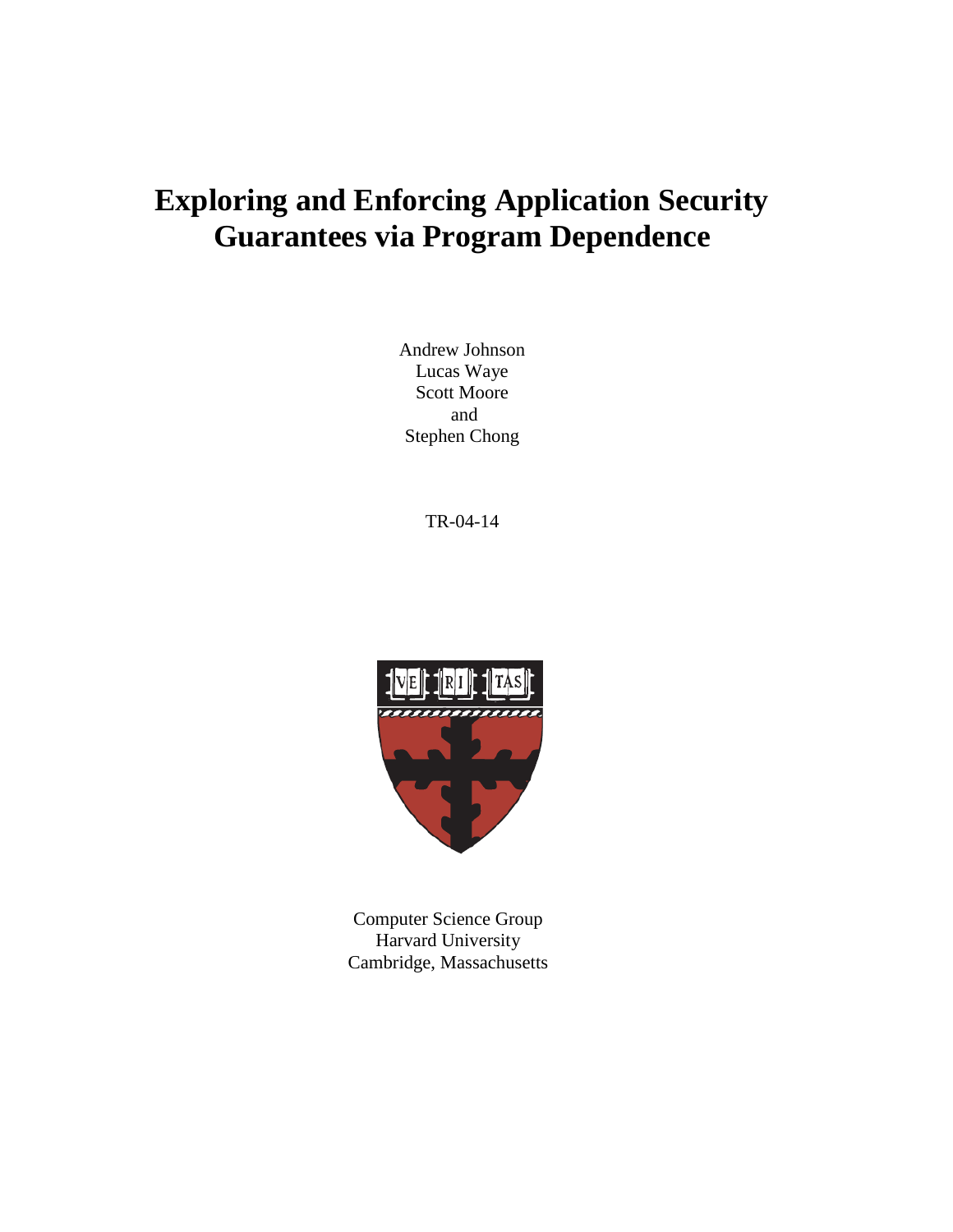# **Exploring and Enforcing Application Security Guarantees via Program Dependence Graphs**

Andrew Johnson ∗ Harvard University and MIT Lincoln Laboratory ajohnson@seas.harvard.edu

# ABSTRACT

We present PIDGIN, a program analysis and understanding tool that allows developers to explore the information flows that exist in programs and specify and enforce security policies that restrict these information flows. PIDGIN uses program-dependence graphs (PDGs) to precisely capture the information flows within a program. PDGs can be queried using a custom query language to explore and describe information flows in programs. A developer can specify strong information security policies by asserting that specific queries return no results (i.e., asserting the absence of certain information flows in the program). To check whether a program satisfies a security policy, a developer can simply evaluate the query against a program's dependence graph.

The query language is expressive, supporting a large class of precise, application-specific security guarantees. PIDGIN can be used to explore information security guarantees in legacy programs, or to support the specification, enforcement, and modification of information security requirements during program development.

We describe the design and implementation of PIDGIN and report on using PIDGIN both to explore security guarantees in existing open-source applications, and to specify and enforce security guarantees during application development.

#### 1. INTRODUCTION

Many computer applications store and compute with sensitive information, including confidential and untrusted data. Thus, application developers must be concerned with how public outputs of the system may reveal confidential information and how potentially dangerous operations may be influenced by untrusted data.

However, applications are often developed without a clear specification of information security requirements. Even if application development starts with a clear information security specification, the specification typically changes during the lifecycle of the application. Current tools and techniques for building applications with strong information security (e.g., [\[18,](#page-11-0) [24,](#page-12-0) [39,](#page-12-1) [40,](#page-12-2) [48\]](#page-12-3)) do not make it easy either to understand the information security of an existing program, or to modify a security policy as an application changes. Other tools, such as taint-tracking systems (e.g., [\[1,](#page-11-1) [51\]](#page-13-0)), may be easier to use, but support limited classes of security policies.

# Lucas Waye, Scott Moore, and Stephen Chong Harvard University lwaye,sdmoore,chong@seas.harvard.edu

We present PIDGIN, a system that enables strong applicationspecific information security for unmodified programs written in existing programming languages. PIDGIN allows developers both to understand the information flows in a program and to specify and enforce restrictions on these flows. To express application-specific policies, one must understand application requirements, and how they map to code. PIDGIN helps this process, providing high-level views of an application's information flow.

PIDGIN uses program-dependence graphs (PDGs) [\[15\]](#page-11-2) to precisely and intuitively capture the information flows within a program. By issuing queries in a custom query language, developers can interrogate a program's dependence graph to understand its information flows. By asserting that specific queries return no results, a developer can specify strong information security policies (i.e., the absence of certain information flows), and can easily check whether a program enforces such policies (by executing the query against a program's dependence graph).

Our approach to exploring and enforcing information security has several benefits that support both the retroactive exploration of information security guarantees offered by existing applications, and the specification, enforcement, and modification of information security requirements during application development.

- PIDGIN security policies are expressive, precise, and application specific, since they are queries in an expressive query language designed specifically for finding and describing information flows in a program. Queries can succinctly express global security guarantees such as noninterference, absence of explicit information flows, trusted declassification [\[21\]](#page-12-4), and mediation of information-flow by access control checks.
- Developers can quickly explore an application's information security guarantees. If there is no predefined specification then PIDGIN can be used to explore the securityrelevant information flows in a program and discover and specify the precise security policies that an application satisfies. If a policy is specified but not satisfied, then PIDGIN can help a developer understand why the policy is not satisfied by finding information flows in the program that violate the policy.
- PIDGIN security policies are not embedded in the code. PIDGIN policies are specified separate from the code, but may refer to entities in the code (such as classes, methods, or even specific expressions). The code does not mention or depend on PIDGIN policies. This enables the use of PIDGIN to specify security guarantees for legacy applications without requiring modification to the application.
- Enforcement of security policies does not prevent devel-

<sup>∗</sup>The Lincoln Laboratory portion of this work was sponsored by the Department of the Air Force under Air Force Contract FA8721-05-C-0002. Opinions, interpretations, conclusions and recommendations are those of the author and are not necessarily endorsed by the United States Government.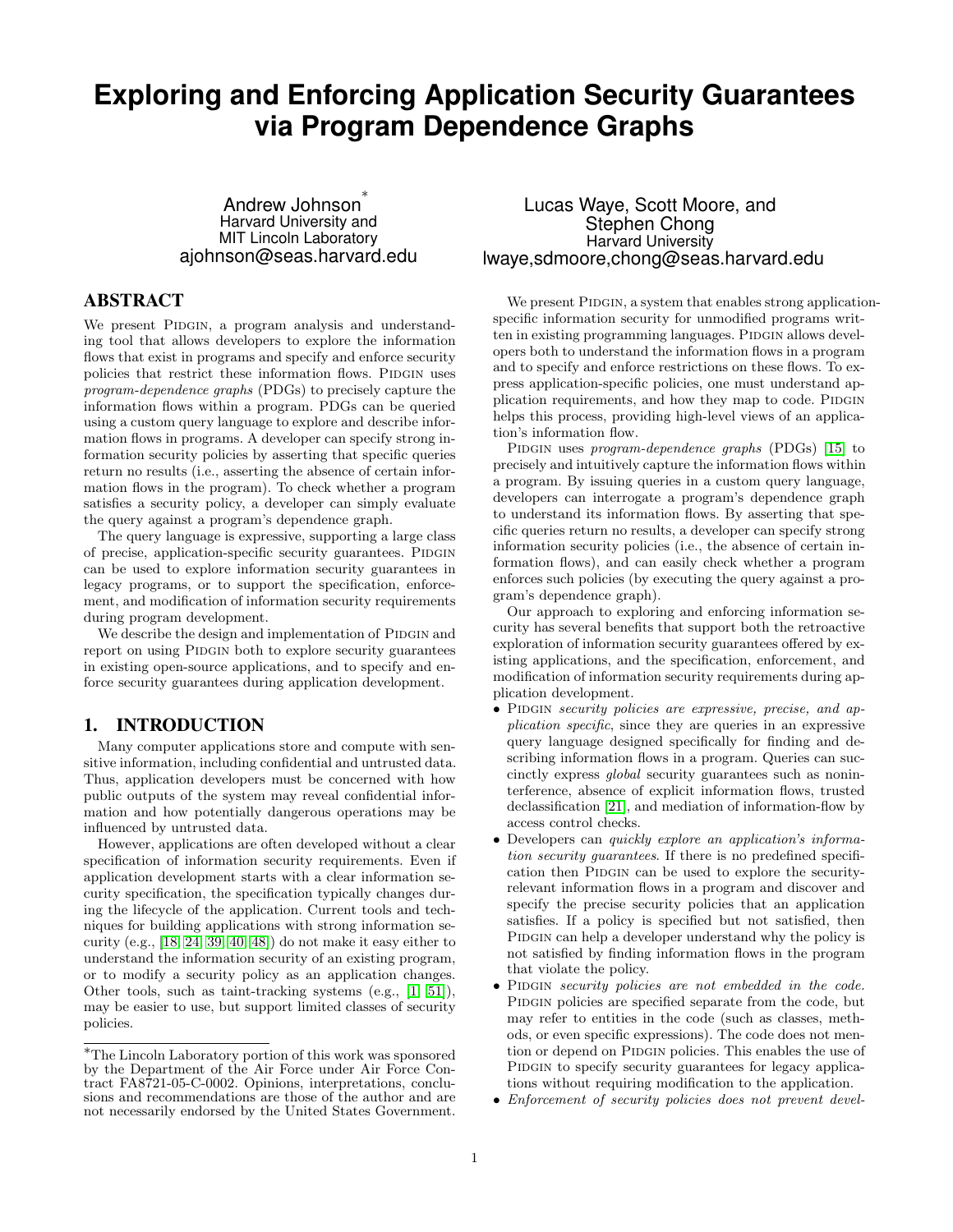opment or testing. Because the program code does not mention or depend on PIDGIN policies, the policies do not prevent compilation or execution. This makes it possible for developers to choose a balance between development of new functionality and maintenance of security policies. PIDGIN can, however, be incorporated into a nightly build process to warn developers if recent code changes violate a security policy that previously held.

These benefits stand in contrast to common techniques for enforcing strong information security in programs such as security-type systems [\[53\]](#page-13-1) (e.g., Jif [\[39\]](#page-12-1) and FlowCaml [\[46\]](#page-12-5)). In security-typed languages, security policies are broken into many pieces and expressed via annotations throughout the program. In the presence of declassification [\[45\]](#page-12-6), it can be extremely difficult to determine from these annotations how sensitive information is handled by the system as a whole. Changing the security policy may require modifying many program annotations. In addition, supporting legacy applications using these techniques is often infeasible, as they require significant annotations or modifications to the applications. In contrast, PIDGIN policies are expressed as queries that are separate from the code, in a single location, and easily modifiable.

Dynamic or hybrid information-flow enforcement mechanisms  $(e.g., [2, 3, 8, 24, 29, 48])$  $(e.g., [2, 3, 8, 24, 29, 48])$  $(e.g., [2, 3, 8, 24, 29, 48])$  $(e.g., [2, 3, 8, 24, 29, 48])$  $(e.g., [2, 3, 8, 24, 29, 48])$  $(e.g., [2, 3, 8, 24, 29, 48])$  $(e.g., [2, 3, 8, 24, 29, 48])$  $(e.g., [2, 3, 8, 24, 29, 48])$  are sometimes able to specify security policies separate from code, but interfere with the deployment of systems: they must be used during testing in order to ensure that enforcement does not conflict with important functionality. PIDGIN is purely static and does not have any affect on deployed systems.

Static taint analysis tools (e.g., [\[9,](#page-11-6) [14,](#page-11-7) [30,](#page-12-8) [50,](#page-12-9) [51,](#page-13-0) [55\]](#page-13-2)). are inevitably unsound because they do not account for information flow through control channels, and do not support expressive application-specific policies. The most recent, Flow-Droid [\[1\]](#page-11-1), works with a pre-defined (i.e. not applicationspecific) set of sources and sinks and does not support sanitization, declassification, or access control policies. In the SecuriBench Micro [\[34\]](#page-12-10) suite of tests PIDGIN found 159 of a possible 163 vulnerabilities while FlowDroid, unable to support certain classes of vulnerabilities, finds 117.

Previous work (e.g., [\[18,](#page-11-0) [20\]](#page-12-11)) has used PDGs to enforce certain information security guarantees. The primary contributions of this work are:

- 1. The ability to easily express and enforce precise, applicationspecific security policies for unmodified programs;
- 2. The design of an expressive policy language based on graph queries used to specify and check these policies;
- 3. The novel insight that PDG representations also enable exploration and understanding of security guarantees in legacy applications;
- 4. The realization and demonstration of these techniques in an effective tool.

Our implementation of PIDGIN supports the Java programming language, although the techniques are applicable to other languages. We have used PIDGIN both to discover a diverse set of information security guarantees in several legacy Java applications, and to specify and enforce information security policies as part of the development process for a simple tax application and a conference management system. The legacy applications range in size up to 22,000 lines of application code and over 450,000 lines including library code. The security guarantees include: in a password manager, the confidential database is protected by a master password and the master password is not improperly leaked; in a chat server application, only highly privileged users are allowed to send broadcast messages and punished users are restricted to certain kinds of messages; and in a course management system, the high-integrity class list is correctly protected by access control checks.

The rest of this paper is structured as follows. In Section [2](#page-2-0) we present an overview of our approach by exploring the information security guarantees of a simple guessing game program and how these guarantees are expressed as queries in PIDGINQL, our custom graph query language. Section [3](#page-4-0) describes the structure of the PDGs we generate and security guarantees that can be inferred from them. Section [4](#page-6-0) presents the query language, and Section [5](#page-7-0) describes PIDGIN's implementation. We relate our experience using PIDGIN to discover, specify, and enforce information security guarantees in Section [6](#page-8-0) (with additional details in the appendices). We discuss related work and conclude in Sections [7](#page-10-0) and [8.](#page-11-8)

# <span id="page-2-0"></span>2. PIDGIN BY EXAMPLE

Consider the Guessing Game program presented in Figure [1a.](#page-3-0) This program randomly chooses a secret number from 1 to 10, prompts the user for a guess, and then prints a message indicating whether the guess was correct.

A program dependence graph (PDG) representation of this program is shown in Figure [1b.](#page-3-0) Shaded nodes are programcounter nodes, representing the control flow of the program. All other nodes represent the value of an expression or variable at a certain program point. There is a single summary node representing the formal argument to the output function. There are three nodes representing actual arguments, one for each call to output, and an edge from each actual argument to the formal argument. Edges labeled CD indicate control dependencies and other edges indicate data dependencies. Dashed edges and clouds indicate where we have elided parts of the PDG for clarity. (All other emphasis is for the exposition below. Program-counter nodes that are not relevant to the discussion have been elided for simplicity.)

Although the Guessing Game program is simple, it has interesting security properties that can be expressed as queries on the PDG.

No cheating! The program should not be able to cheat by choosing a secret value that is deliberately different from the user's guess. That is, the choice of the secret should be independent of the user's input. This policy holds if the following PIDGINQL query returns an empty graph:

let input = pgm.returnsOf(''getInput'') in let secret = pgm.returnsOf(''getRandom'') in pgm.forwardSlice(input) ∩ pgm.backwardSlice(secret)

PIDGINQL is a domain specific graph query language that enables exploration of a program's information flows, and specification of information security policies. Constant pgm, short for *program*, is bound to the PDG of the program. Primitive expressions (such as forwardSlice) compute a subgraph of the graph to the left of the dot. Query expression pgm.returnsOf(''getInput'') evaluates to the node in the program PDG that represents the value returned from function getInput (shown in a rectangle in Figure [1b\)](#page-3-0). This is the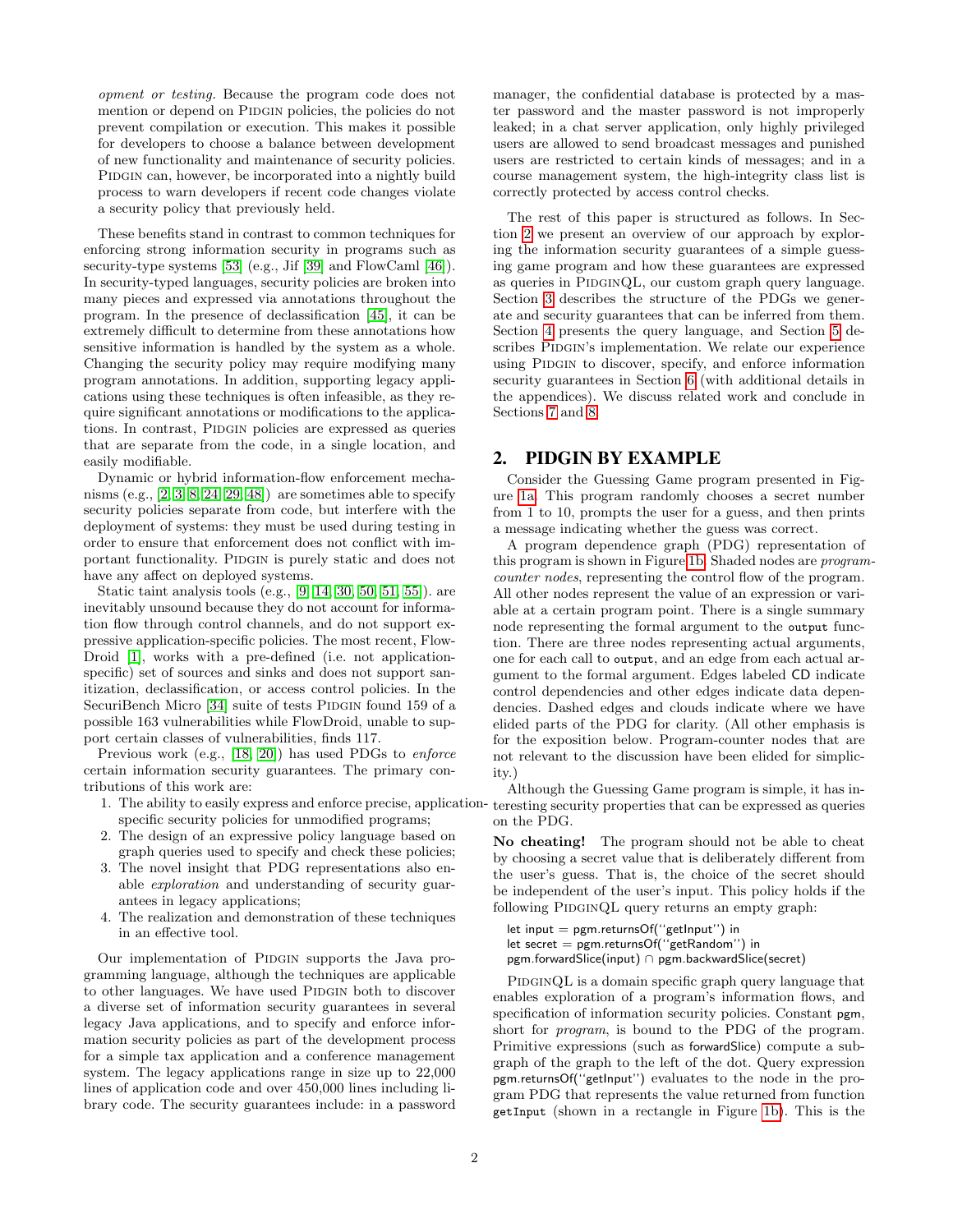<span id="page-3-2"></span><span id="page-3-1"></span><span id="page-3-0"></span>

<span id="page-3-4"></span><span id="page-3-3"></span>(a) Guessing Game program

Figure 1: Guessing Game program and simplified PDG

user's input. The second line of the query identifies the node representing the secret value (i.e., the node representing the value returned from function getRandom) and binds variable secret to the result. This node is outlined with a double circle in the PDG.

Query expression pgm.forwardSlice(input) evaluates to the subgraph of the PDG that is in the forward slice of the node denoted by variable input, that is, the nodes and edges that are reachable by a path starting from the user input. This is all of the nodes that depend on the user input, either via control dependency, data dependency, or some combination thereof. Similarly, pgm.backwardSlice(secret) is the subgraph of the PDG that can reach the node representing the secret value; it contains the nodes on which the secret value may depend. The entire query evaluates to the intersection of the subgraphs that depend on the user input and on which the secret depends, i.e., all paths from the user input to the secret.

For the PDG in Figure [1b,](#page-3-0) this query evaluates to an empty subgraph. This means that there are no paths from the input to the secret, and thus the secret does not depend in any way on the user input.

Finding all nodes in the PDG that lie on a path between two sets of nodes is a common query, and we can define it as a reusable function in  $\textsc{PIDGINQL}$  as follows:

```
let between(G, from, to) =G.forwardSlice(from) ∩ G.backwardSlice(to)
```
For a user-defined function f, we allow  $A_0$   $f(A_1, ..., A_n)$  as alternative syntax for the expression  $f(A_0, A_1, ..., A_n)$ . This allows us to simplify our query to:

```
let input = pgm.returnsOf("getInput") in
let secret = pgm.returnsOf(''getRandom'') in
pgm.between(input, secret)
```
We can turn this PIDGINQL query into a security policy (i.e., a statement of the security guarantee offered by the program) by asserting that the result of this query should be an empty graph. This is done in PIDGINQL by appending "is empty" to the query.

Noninterference. Noninterference [\[17,](#page-11-9) [44\]](#page-12-12) requires that information does not flow from confidential inputs to public outputs. For our purposes, the secret number (line [1](#page-3-1) in Figure [1a\)](#page-3-0) is a confidential input, and output statements (lines [3,](#page-3-2) [9,](#page-3-3) and [12\)](#page-3-4) are publicly observable.

We can check whether noninterference holds using a policy that is similar to the one above:

let secret = pgm.returnsOf(''getRandom'') in let outputs  $=$  pgm.formalsOf("output") in pgm.between(secret, outputs) is empty

Unlike our previous example the query does not result in an empty subgraph. Indeed, this program does not satisfy noninterference: there are two paths from the secret to the output (marked in Figure [1b](#page-3-0) with bold lines) and the output of the program does reveal information about the secret. This is not surprising, as the functionality of this program requires that some information about the secret is released.

From secret to output. By characterizing all the paths from the secret to the output we can provide a guarantee about what the public output of the program may reveal about the secret.

Inspecting the result of the noninterference query above, we see that there are two paths from the secret to the public outputs. (If there were many paths, we could have isolated one path to examine, by changing the last line to pgm.shortestPath(secret,outputs).) Both paths pass through the node representing the value of expression "secret == guess". This means that the public output depends on the secret only via the comparison between the secret and the user's guess. We can confirm that this is the case by removing this node from the graph and checking whether any paths remain between the secret and the outputs. This can be expressed in PIDGINQL as:

- 1 let secret = pgm.returnsOf("getRandom") in
- 2 let outputs = pgm.formalsOf("output") in<br>3 let check = pgm.forExpression("secret ==
- let check = pgm.forExpression("secret == guess") in
- 4 pgm.removeNodes(check).between(secret, outputs)
- $5$  is empty

Expression pgm.forExpression(''secret == guess'')<sup>[1](#page-3-5)</sup> evaluates to the node for the conditional expression (outlined with a

<span id="page-3-5"></span> $^1\rm{For}$  presentation reasons we refer to the specific Java expression ''secret == guess''. In a more realistic example, a policy would likely refer instead to a function or class, which is less brittle with respect to code changes. However, the ability to refer to specific expressions allows developers to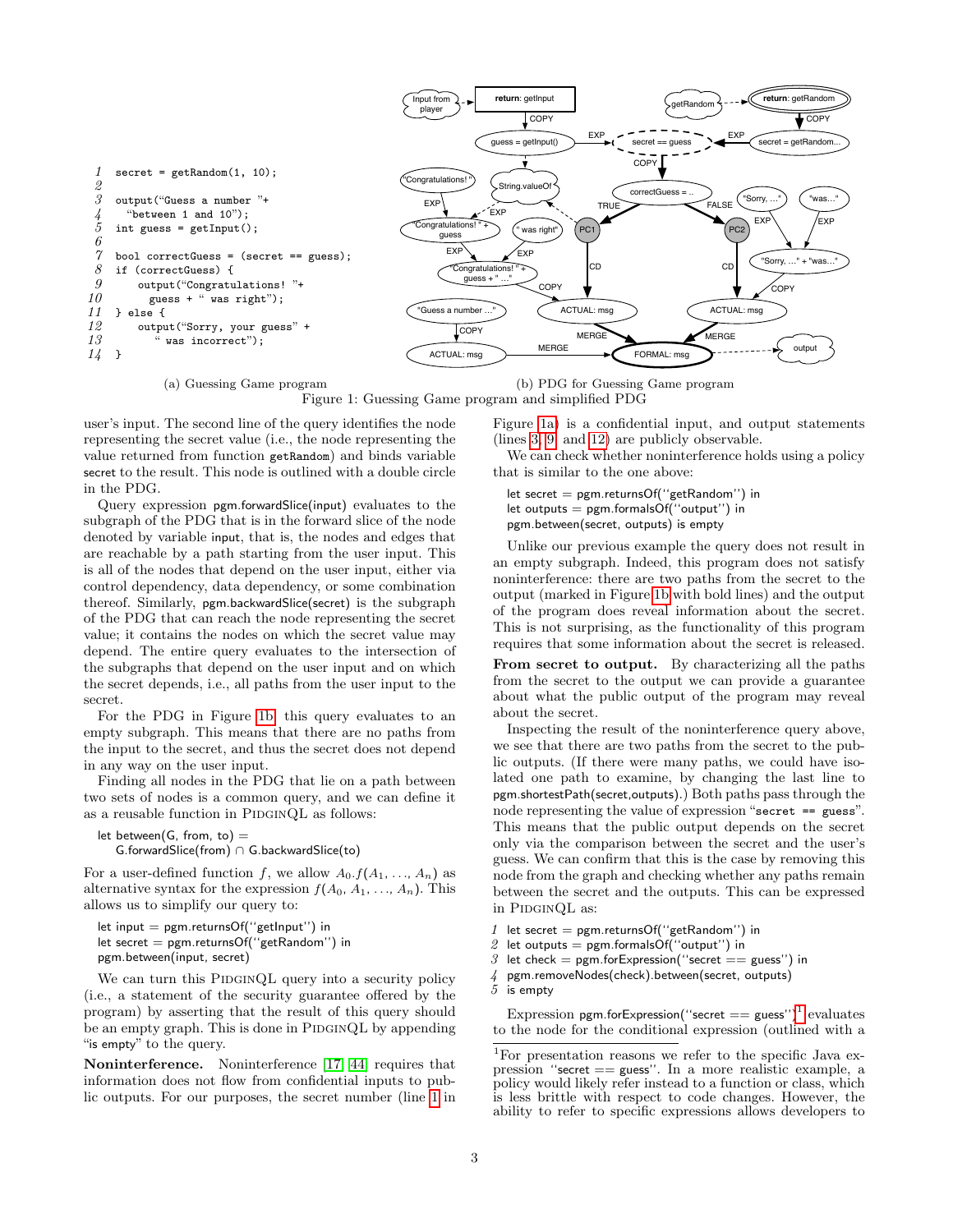dotted line in Figure [1b\)](#page-3-0). The fourth line removes this node from the PDG then computes the subgraph of paths from secret to outputs.

This query results in an empty subgraph, meaning that we have described all paths between secret and outputs. Thus the program satisfies the following policy: The secret does not influence the output except through the comparison with the user's guess.

This is an example of trusted declassification [\[21\]](#page-12-4) and is a common pattern found in many applications. We capture this with a user defined policy function asserting that all flows from sources to sinks pass through a node in declassifiers.

```
let declassifies(G, declassifiers, sources, sinks) =
```
G.removeNodes(declassifiers).between(sources, sinks) is empty

Using this function we change the last line of our policy to:

pgm.declassifies(check, secret, outputs)

Note that this policy is weaker than noninterference: the output does depend on the secret. Noninterference is too strong to hold in many real programs, and weaker, applicationspecific, guarantees are common. PDGs often contain enough structure to characterize these (potentially complex) security guarantees, which can be stated succinctly and intuitively given an expressive language to describe and restrict permitted information flows.

# <span id="page-4-0"></span>3. PDGS AND SECURITY GUARANTEES

PIDGIN allows programmers to explore a program's information flows and to express and enforce security policies that restrict permitted information flows. We achieve this using program dependence graphs (PDGs) [\[15\]](#page-11-2) to explicitly represent the data and control dependencies within a program. PIDGIN's PDGs are mostly standard, and represent control and data dependencies within a whole program (a representation also known as a system dependence graph [\[23\]](#page-12-13)). In this section, we describe the structure of PIDGIN's PDGs and describe different kinds of security guarantees that can be obtained from them.

## 3.1 Structure of PIDGIN PDGs

There are several kinds of nodes in PIDGIN PDGs. Expression nodes represent the value of an expression, variable, or heap location at a program point. Program-counter nodes represent the control flow of a program, and can be thought of as boolean expressions that are true exactly when program execution is at the program point represented by the node. In addition, procedure summary nodes facilitate the interprocedural construction of the PDG by summarizing a procedure's arguments, return value, etc. Finally, merge nodes represent merging from different control flow branches, similar to the use of phi nodes in static single assignment form [\[12\]](#page-11-10). Each node also contains metadata, such as the position in the source code of the expression the node represents.

PIDGIN PDGs are context sensitive: nodes associated with a procedure have multiple copies, one for each analysis context in which the procedure occurs. Our analysis contexts arise from an object-sensitive pointer analysis, and thus our PDGs are object sensitive. They are also flow sensitive, in that a local variable within a procedure may have several nodes in the PDG representing its value at different program

precisely specify queries and policies if needed.

points. However, PIDGIN treats heap locations flow insensi-tively: a given abstract heap location<sup>[2](#page-4-1)</sup> has only one node in the PDG to represent values stored in that location. The latter is not a fundamental restriction but a trade off between PDG size and precision.

Edges of the PDG indicate data and control dependencies between nodes. To improve precision and enable more complex queries, edges in PIDGIN PDGs have labels that indicate how the target node of the edge depends on the value represented by the source node of the edge. Examples of these edge labels can be seen in Figure [1b.](#page-3-0) COPY indicates that the value represented by the target is a copy of the value represented by the source. EXP indicates that the target is the result of some computation involving the source. Edges labeled MERGE are used for all edges whose target is a merge or summary node.

Label CD indicates a control dependency from a programcounter node to an expression node, for example the edges from the program-counter nodes to the actual arguments in Figure [1b.](#page-3-0) An expression is control dependent on a programcounter node if it is evaluated only when control flow reaches the corresponding program point. An edge labeled TRUE or FALSE from an expression node to a program-counter node indicates that the control flow depends on the boolean value represented by the expression node.

## <span id="page-4-2"></span>3.2 Security guarantees from PDGs

As Section [2](#page-2-0) demonstrated, paths in a PDG can correspond to information flows in a program. PIDGIN allows developers to discover, specify, and enforce information security guarantees by using a program's PDG to explore and restrict the information flows present in the program.

Security guarantees are application specific, since what is regarded as sensitive information and what is regarded as correct handling of sensitive information varies greatly from application to application. The query language  $PIDGINQL$ (described in Section [4\)](#page-6-0) provides several convenient ways for developers to indicate sources and sinks, such as queries that select nodes that represent the values returned from a particular function. PIDGIN can be used to describe many complex policies, however, there are similarities in the kinds of security guarantees that developers can express using PDGs.

Noninterference. The absence of a path in a PDG from a source to a sink indicates that noninterference holds between the source and the sink. This result was proved formally by Wasserrab et al. [\[54\]](#page-13-3). As seen in Section [2,](#page-2-0) this is equivalent to the PIDGINQL query pgm.between(source, sink) evaluating to an empty graph.

Noninterference is a strong guarantee, and many applications that handle sensitive information will not satisfy it: the query pgm.between(source,sink) will result in a nonempty graph. For example, a web application that receives untrusted input from a client and must construct a database query using this untrusted data does not satisfy noninterference from the untrusted input to the database. Similarly, an authentication module doesn't satisfy noninterference because it needs to reveal some information about passwords (specifically, whether a user's guess matches the password). Even when noninterference does not hold, developers need

<span id="page-4-1"></span><sup>&</sup>lt;sup>2</sup>An *abstract heap location* is a static analysis entity that represents zero or more concrete heap locations (e.g., fields of objects) that may exist at run time. Abstract heap locations are typically determined by pointer analysis.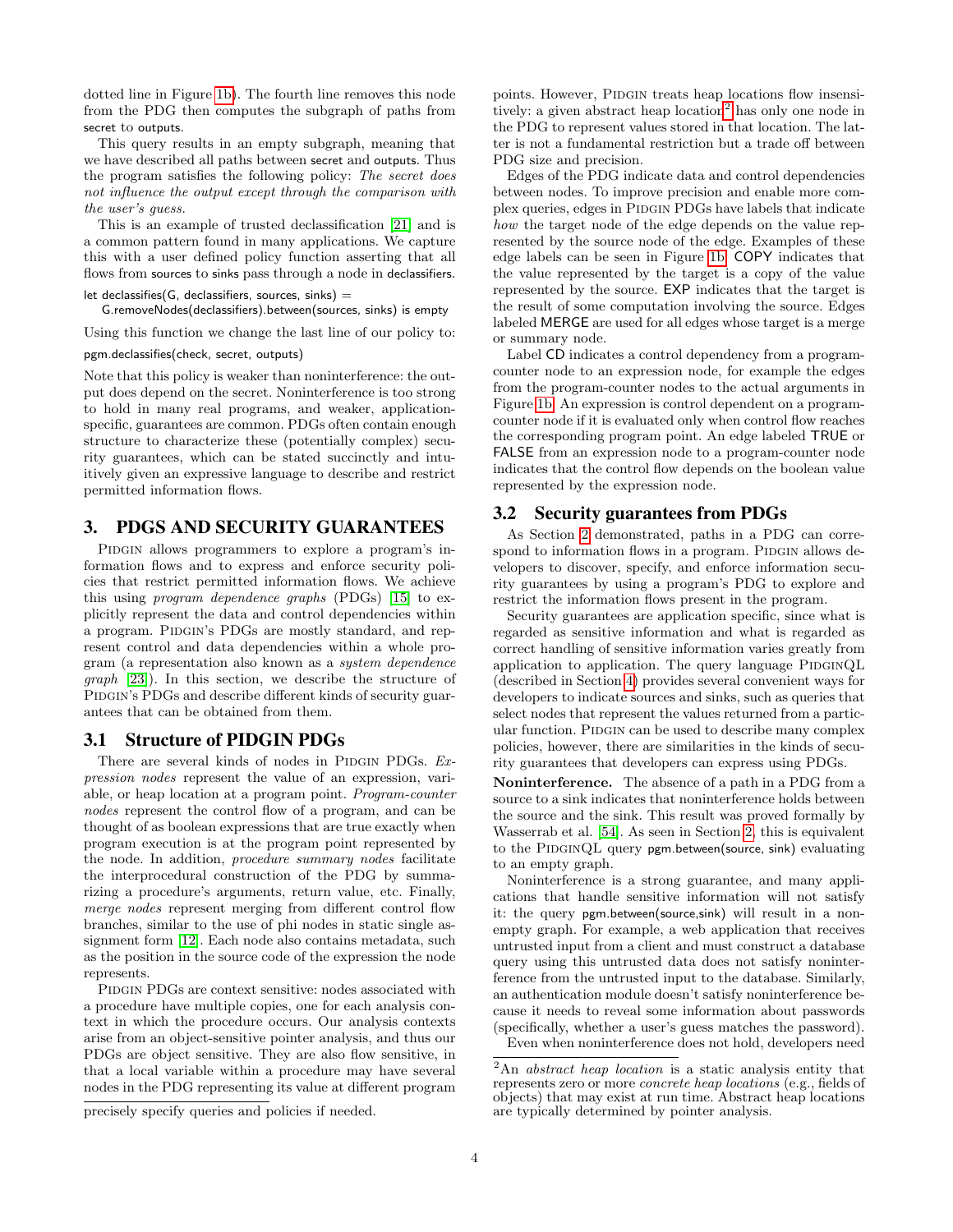assurance that the program handles sensitive information correctly. For example, a developer may want all untrusted input to be passed to a special escapeSQL function before being given to the database or may want the return result of the authentication module to depend on the password only via an equality test with the guess. In the remainder of this section, we describe security guarantees that are weaker than noninterference and can be expressed as queries on PDGs.

No explicit flows. A coarse-grained notion of informationflow control considers only *explicit* information flows and ignores implicit information flows [\[13\]](#page-11-11). This is also known as taint tracking and corresponds to considering only data dependencies and ignoring control dependencies.

Although arbitrary information may flow due to control dependencies, it can be useful and important to show that there are no explicit information flows from sensitive sources to dangerous sinks. Indeed, the prevalence of taint-tracking mechanisms (e.g., Perl's taint mode, and numerous systems  $[1, 9, 30, 51, 55]$  $[1, 9, 30, 51, 55]$  $[1, 9, 30, 51, 55]$  $[1, 9, 30, 51, 55]$  $[1, 9, 30, 51, 55]$  show that it is intuitive and appealing for developers to consider just explicit flows. Moreover, tracking only explicit flows leads to fewer false positives (albeit at the cost of more false negatives) [\[14,](#page-11-7) [26\]](#page-12-14) .

Restricting attention to data dependencies is straightforward with a PDG. Specifically, if all paths from sensitive sources to sensitive sinks have at least one edge labeled CD (i.e., a control dependency from a program-counter node to an expression node), then there are no explicit flows from the source to the sink. This can be expressed by the following PIDGINQL policy function:

```
let noExplicitFlows(sources, sinks) =pgm.removeEdges(pgm.selectEdges(CD))
       .between(sources, sinks) is empty
```
Query pgm.removeEdges(pgm.selectEdges(CD)) selects all edges labeled CD in the PDG and removes them from the graph. Using this graph, query between(sources, sinks) finds the subgraph containing paths between sources and sinks. If the whole query results in an empty graph, then there are no explicit flows between the source and sinks.

Often a program intentionally contains explicit flows (e.g. a program which prints out the last four digits of a credit card number). To obtain guarantees in this case, a more precise policy is needed.

All information flows described. In general, a developer can specify a security policy by describing all permitted paths from sensitive sources to dangerous sinks. This is because paths in the PDG correspond to information flows in the program. Using the query language, the developer can enumerate the ways in which information is permitted to flow. If, after removing paths corresponding to these permitted information flows, only an empty graph remains then all information flows in the program are permitted, and the program satisfies the security policy. The "no explicit flows" example can be viewed in this light (i.e., the policy requires that all paths from a source to a sink must involve a control dependency), but more expressive characterizations of paths are often necessary, useful, and interesting.

For example, consider a program which takes a (secret) credit card number and prints the last four digits. This is an intentional explicit flow (most taint analysis frameworks would mark this as a security violation). The following PIDGINQL policy requires that all paths from the credit card number to the output go through the return value of

<span id="page-5-3"></span><span id="page-5-2"></span><span id="page-5-0"></span>
$$
1 \quad \text{if} \quad (\text{checkPassword}(\text{pwd}))
$$

2 if (user.isAdmin())

<span id="page-5-1"></span>3 output(getSecret());





method, lastFour.

 $let$  ccNum  $=$  ... in

let output = pgm.formalsOf(''output'') in let lastFourRet = pgm.returnsOf(''lastFour'') in pgm.declassifies(lastFourRet, ccNum, output)

Recall pgm.declassifies(lastFourRet, ccNum, output) (defined in Section [2\)](#page-2-0) which removes the nodes lastFourRet from graph pgm, and asserts that in the resulting graph there are no paths from ccNum to output.

This policy treats method lastFour as a trusted declassi-fier [\[21\]](#page-12-4): information is allowed to flow from ccNum to output provided it goes through the return value of lastFour because lastFour is trusted to release only limited information about credit card numbers. Determining whether lastFour is in fact trustworthy is beyond the scope of this work. Trustworthiness of lastFour could, for example, be achieved through a code review, or through formal verification of its correctness. Nonetheless, this PIDGINQL policy provides a strong security guarantee, and reduces the question of correct information flow in the entire program to the trustworthiness of one specific method.

Conditions for information-flow described. In some cases it is important to know not just the flows from sensitive sources to dangerous sinks, but also under what conditions these flows occur. Using PDGs, we can extract this information by considering control dependencies of nodes within a path. This is difficult for most existing information-flow analyses, as the conditions under which a flow occurs are not properties of the path from source to sink.

For example, consider the program in Figure [2a,](#page-5-0) which is a simple model of an access control check guarding information flow. Secret information is output at line [3,](#page-5-1) but only if the user provided the correct password (line [1\)](#page-5-2) and the user is the administrator (line [2\)](#page-5-3). If we look at the relevant fragment of the PDG for this program (Figure [2b\)](#page-5-0) we see that there is a single path from a sensitive source (the doublecircled node for the return from the getSecret function) to a dangerous sink (the bold node representing the formal argument to output). But by examining the control dependencies for one of the nodes on this path, we can determine that this flow happens only if both access control checks pass. That is, the potentially dangerous information flow happens only when the user has correctly authenticated as the administrator: all paths from the sensitive source to the dangerous sink are control dependent on both "checkPassword" and "isAdmin" returning true. We can describe this with the policy:

<span id="page-5-4"></span>1 let sec = pgm.returnsOf("getSecret") in

<span id="page-5-5"></span>2 let out = pgm.formals $Of('^{\prime}$ output'') in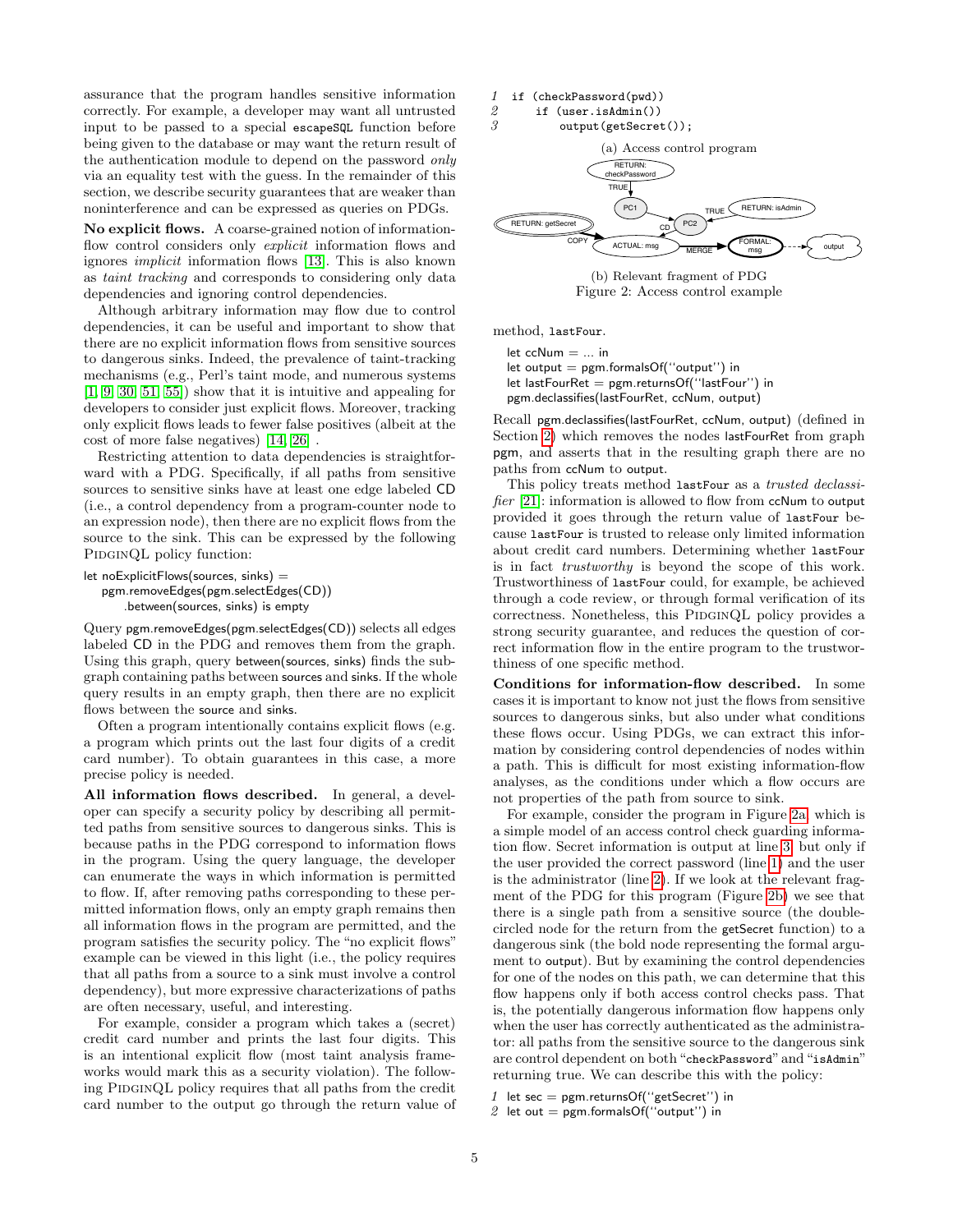- 3 let isPassRet = pgm.returnsOf("checkPassword") in
- $4$  let isAdRet = pgm.returnsOf("isAdmin") in
- 5 pgm.removeControlDeps(pgm.[isAdRet && isPassRet])

 $6$  .between(sec, out) is empty

The queries on lines [1](#page-5-4) and [2](#page-5-5) find the PDG nodes for the return values of the secret and output functions, respectively. The query pgm.[isAdRet && isPassRet] finds any program counter nodes in the PDG corresponding to program points that can be reached only when checkPassword and isAdmin return true. The primitive removeControlDeps $(E)$  removes nodes from the graph that are control dependent on any program counter node in  $E$ . Intuitively, the graph pgm.removeControlDeps(pgm.[isAdRet && isPassRet]) is the result of removing all nodes that are reachable only when the password is correct and the user is the admin.

User-defined functions can express such access control policies. The following function asserts that information flows in graph G from sources to sinks only when access control checks represented by checks succeed:

```
let flowAccessControlled(G, checks, sources, sinks) =G.removeControlDeps(checks).between(sources,sinks)
   is empty
```
The example policy is now more readable and intuitive:

```
let sec = pgm.returnsOf(''getSecret'') in
let out = pgm.formalsOf("output") in
let isPass = pgm.returnsOf(''checkPassword'') in
let isAd = pgm.returnsOf(''isAdmin'') in
pgm.flowAccessControlled(pgm.[isAd && isPass],sec,out)
```
In the example above, access control checks protect information flow from a confidential source to a public output. A simpler pattern is when access control checks guard whether a sensitive operation can be executed. The following policy function asserts that execution of sensitiveOps (representing some sensitive operation, such as calls to an executeQuery function that executes SQL queries) occurs only when access control checks represented by checks succeed:

```
let accessControlled(G, checks, sensitiveOps) =
   G.removeControlDeps(checks) ∩ sensitiveOps
   is empty
```
# <span id="page-6-0"></span>4. QUERYING PDGS WITH PidginQL

We have developed PIDGINQL, a domain-specific language that allows a developer to explore information flows in a program, and to specify security policies that restrict information flows. PIDGINQL is a graph query language, specialized to express readable and intuitive queries relevant to information security. The grammar for PIDGINQL is shown in Figure [3.](#page-6-1) The grammar includes let statements, functions, graph composition operations, and primitives that are useful for expressing information security conditions.

Queries and expressions. A query  $Q$  is a sequence of function definitions followed by a single expression. Expressions evaluate to graphs. There is a single constant expression, pgm (short for *program*), which always evaluates to the original program dependence graph for the program under consideration. A primitive expression PE is a function on a graph:  $E_0$ . PE evaluates  $E_0$  to a graph  $G_0$ , and the primitive operation returns a subgraph of  $G_0$ , computed according to the semantics of the specified operation (which we describe in more detail below and throughout the paper). Expression  $E_1 \cup E_2$  evaluates  $E_1$  and  $E_2$  to graphs  $G_1$  and  $G_2$  respec-

<span id="page-6-1"></span>

| Query                                                 | $Q ::= F \ Q \   \ E$                                                                                                                                                                                                                                                                                        |  |  |  |  |
|-------------------------------------------------------|--------------------------------------------------------------------------------------------------------------------------------------------------------------------------------------------------------------------------------------------------------------------------------------------------------------|--|--|--|--|
| Policy                                                | $P ::= F \; P \;   \; E$ is empty $  p(A_0, \ldots, A_n)$                                                                                                                                                                                                                                                    |  |  |  |  |
| Function<br>Definition                                | $F ::=$ let $f(x_0, \ldots, x_n) = E$ ;<br>  let $p(x_0, \ldots, x_n) = E$ is empty;                                                                                                                                                                                                                         |  |  |  |  |
| Expression                                            | $E ::=$ pgm $ E.PE    E_1 \cup E_2   E_1 \cap E_2$<br>  let $x = E_1$ in $E_2   x   f(A_0, , A_n)$                                                                                                                                                                                                           |  |  |  |  |
| Argument                                              | $A ::= E \mid EdgeType \mid NodeType$<br>$\mid$ JavaExpression $\mid$ ProcedureName                                                                                                                                                                                                                          |  |  |  |  |
| Primitive<br>Expression                               | $PE ::=$ forwardSlice(E)   backwardSlice(E)<br>shortestPath $(E_1, E_2)$<br>removeNodes $(E)$   removeEdges $(E)$<br>selectEdges $(EdgeType)$<br>selectNodes( $NodeType)$<br>for Expression ( $Java Expression$ )<br>forProcedure(ProcedureName)<br>find PCN odes $(E, EdgeType)$<br>removeControlDeps $(E)$ |  |  |  |  |
| $EdgeType ::= CD \mid EXP \mid TRUE \mid FALSE \mid $ |                                                                                                                                                                                                                                                                                                              |  |  |  |  |
|                                                       | $NodeType ::= PC   FORMAL   EXPR   $                                                                                                                                                                                                                                                                         |  |  |  |  |
|                                                       | Figure 3: PIDGINQL grammar                                                                                                                                                                                                                                                                                   |  |  |  |  |

tively and returns the union of  $G_1$  and  $G_2$ . Similarly,  $E_1 \cap E_2$ evaluates both  $E_1$  and  $E_2$  and returns the intersection of the results. Expressions also include let bindings, variable uses, and invocations of user-defined functions.

**Policies.** A policy  $P$  is a sequence of function definitions followed either by an assertion that expression  $E$  evaluates to an empty graph  $(E \text{ is empty})$  or an invocation of a userdefined policy function (which will assert that some expression evaluates to an empty graph). As discussed in Sections [2](#page-2-0) and [3,](#page-4-0) if a query, Q, considers all information flows from sources to sinks, and removes only permitted flows, and  $Q$ results in an empty graph when evaluated on a program's PDG, then the program contains only permitted information flows. Evaluating a policy results in an error if the assertion fails, i.e., if the query does not evaluate to an empty graph.

Policies are not typically used when interactively exploring information flows in a program, since the non-empty result of a query can be examined and further explored to understand the information flows present in a program and/or discover security violations. Policies are, however, useful for enforcement and regression testing to determine whether a modified program still satisfies a security guarantee.

Primitive operations. PIDGINOL contains several primitive operations for exploring information flows in programs and specifying restrictions on permitted information flows. These are described throughout the paper; due to space constraints we only briefly describe some here.

Expression forwardSlice is useful for selecting everything influenced by sensitive sources and backwardSlice for selecting everything that influences critical sinks. Both forwardSlice and backwardSlice may take another argument (not shown in the grammar) that controls the depth of the slice, for example to select the immediate successors of a node.

Expression  $E_0$  shortestPath $(E_1, E_2)$  is useful during exploration to find a simple path remaining after executing a query, which can help identify vulnerabilities or missing security conditions.

Expression  $E_0$ .findPCNodes( $E_1$ ,  $EdgeType$ ) is used to find program counter nodes in  $E_0$  that correspond to control-flow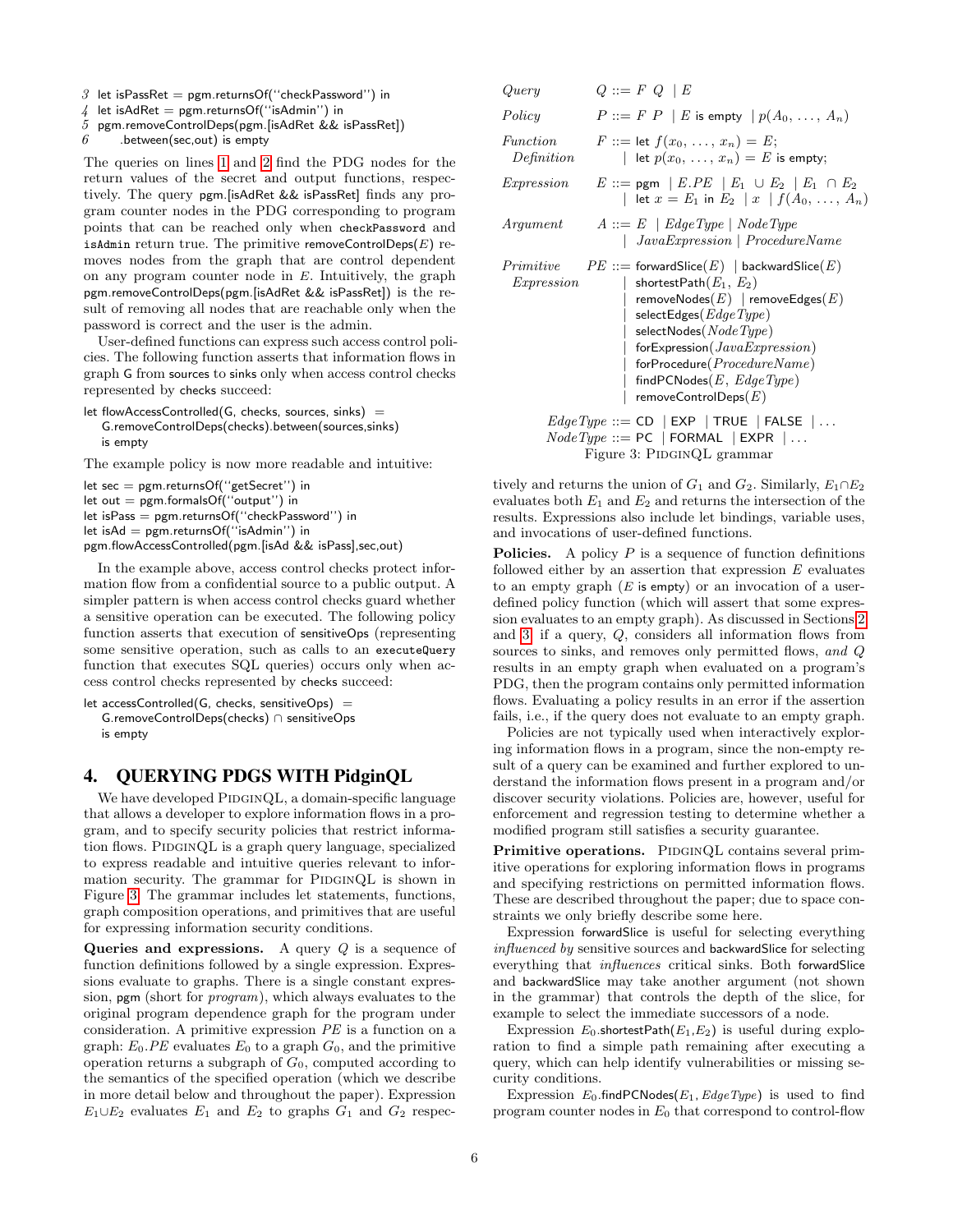decisions based on expressions in  $E_1$ . Edge type  $EdgeType$ must be either TRUE or FALSE. If  $E_0$  and  $E_1$  evaluate to graphs  $G_0$  and  $G_1$  respectively,  $E_0$ .findPCNodes( $E_1$ , TRUE) evaluates to the program counter nodes in  $G_0$  that are reachable only by a TRUE edge from some expression node in  $G_1$ . That is, the program point corresponding to a program counter node in  $E_0$  find PCN odes  $(E_1, \text{TRUE})$  will be reached only if some expression in  $G_1$  evaluates to true. It is useful to combine the results of findPCNodes queries. For example, pgm.findPCNodes(a, TRUE) ∩ pgm.findPCNodes(b, FALSE) will evaluate to the program counter nodes for program points that are reached only when an expression denoted by a evaluates to true and an expression denoted by b evaluates to false. We add syntactic sugar to describe these combinations using boolean expressions in square brackets, simplifying the example to pgm.[a && !b].

Finally expression  $E_0$  removeControlDeps( $E_1$ ) can be used in combination with findPCNodes, for removing nodes that are control dependent on a boolean expression. In Section [3,](#page-4-0) we use removeControlDeps to define access control policies.

Any primitive expression that takes a *ProcedureName* or JavaExpression as an argument will raise an error if it evaluates to an empty graph. This restriction is to avoid trivially empty query results due to mistyped specifications of sources or sinks, and to ensure that API changes, such as changing a method name, will trigger an evaluation error until a corresponding change is made to the PIDGINQL policy.

User-defined functions. PIDGINQL allows functions to be defined with the two constructs let  $f(x_0, \ldots, x_n) = E$  and let  $p(x_0, \ldots, x_n) = E$  is empty. Function definitions are either graph functions (which will evaluate to a graph) or policy functions (which assert that some expression evaluates to an empty graph).<sup>[3](#page-7-1)</sup> Functions are invoked with syntax  $f(A_0, \ldots, A_n)$ . We also support  $A_0, f(A_1, \ldots, A_n)$  as alternative syntax to allow user-defined functions to be easily composed with other operations.

Examples of user-defined functions in Sections [2](#page-2-0) and [3](#page-4-0) are between, formalsOf, returnsOf, and entriesOf. For example, the function formalsOf(G,ProcedureName), which finds all formal arguments in G for procedures matching ProcedureName, is defined as:

let formalsOf(G,  $ProceedureName) =$ G.forProcedure(ProcedureName).selectNodes(FORMAL)

User-defined functions are a powerful tool for building complex queries and policies. We have identified useful (nonprimitive) operations and defined them as functions. In our query evaluation tool, these definitions are included by default, providing a rich library of useful functions, including between, declassifies, noExplicitFlows, and flowAccessControlled.

#### <span id="page-7-0"></span>5. IMPLEMENTATION

PIDGIN has two distinct components. The first component analyzes Java programs and produces PDGs. The second component evaluates queries against a PDG, and can be used either interactively or in "batch mode". The interactive mode displays results of queries in a variety of formats, and is useful for developers to explore the information flows in a program, for example to explore security guarantees in legacy programs, or to find information flows that violate a given policy. The ability to interactively query a program to discover and describe information flows is a novel contribution of this work. Batch mode simply evaluates PIDGINQL queries and policies and is useful for checking that a program enforces a previously specified policy (e.g., as part of a nightly build process). In this section we describe the implementation of these two components.

# <span id="page-7-3"></span>5.1 PDGs for Java programs

We construct PDGs for Java programs using an interprocedural analysis implemented in the Accrue Interprocedural Java Analysis Framework, a framework for pointer analysis and interprocedural analysis of Java programs we have developed and publicly released. Accrue enables wholeprogram analysis of Java 1.6 source code by performing flowinsensitive pointer analysis and using the resulting points-to graph to guide the analysis of code. For PDG construction, we use a uniform hybrid pointer analysis [\[25\]](#page-12-15), which provides benefits of both object-sensitive and call-site sensitive analyses. (Specifically, we use a uniform 2-type-sensitive analysis with 1-context-sensitive heap analysis.) $4$  Accrue efficiently manages interprocedural analyses, and re-analyzes code in a given context only when necessary.

Accrue comprises about 36,000 non-comment non-blank lines of code. The interprocedural analysis pass that constructs PDGs is approximately 5,000 additional lines of code.

PDG construction pass. We construct PDGs for Java programs via an interprocedural dataflow analysis. The analysis is flow sensitive for local variables, but for scalability is flow insensitive for heap locations. PDG construction is also context sensitive: a method may be analyzed multiple times, which produces a larger PDG but simplifies precise querying of the resulting PDG (cf. Reps and Rosay [\[42\]](#page-12-16)).

The PDG construction analysis handles all language features of Java 1.6 except reflection and concurrency. We reason about implicit RuntimeExceptions that may be thrown by statements and expressions. We create special PDG nodes to identify control-flow branches due to these exceptions.

The precision of the PDG-construction analysis is improved by several analyses provided by the Accrue framework, including a non-null analysis (which determines when expressions are never null) and a precise exception analysis (which determines the exact types of exceptions that may be thrown by methods). These analyses improve the precision of the control-flow graph on which the PDG-construction dataflow analysis is performed.

Library functions. For both the pointer analysis and PDG construction we analyze the source code of most of the JDK at the same time we analyze the application code to ensure precision with respect to library functions. We use signatures for some of the core classes (e.g. java.lang.String and java.lang.System) in order to improve efficiency and precision. Signatures directly describe the analysis results for methods and constructors instead of examining the relevant source code. In addition, we provide analysis result signatures for some native methods. For native methods without signatures and library functions for which we do not have source code, we assume that the return values of the meth-

<span id="page-7-1"></span><sup>3</sup>For presentation purposes, we syntactically distinguish graph functions and policy functions; in the implementation using a policy function where a graph function is expected will result in an evaluation error rather than a parsing error.

<span id="page-7-2"></span><sup>4</sup>While a single pointer analysis was sufficient for the case studies in Section [6.](#page-8-0) Accrue can be run with different pointer analyses to trade-off between precision and run time.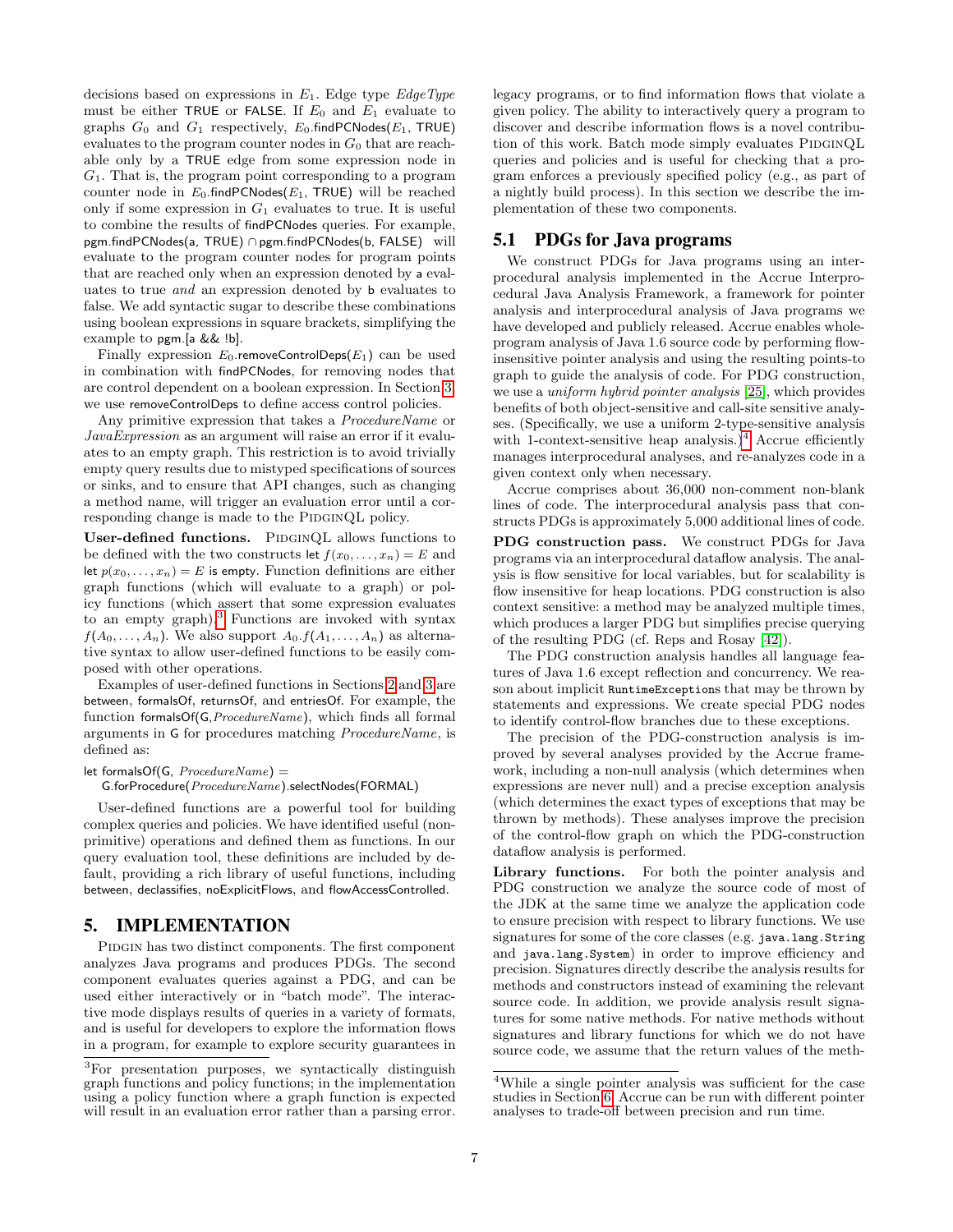<span id="page-8-5"></span>

| Program                   | Policy         | Time (s) | Policy  |                |  |
|---------------------------|----------------|----------|---------|----------------|--|
|                           |                | Mean     | SD      | $_{\rm LoC}$   |  |
| $\overline{\mathrm{CMS}}$ | B1             | 5.3      | $0.6\,$ | 3              |  |
|                           | B <sub>2</sub> | 4.1      | 0.05    | 5              |  |
| FreeCS                    | $_{\rm C1}$    | 4.0      | 0.08    | 6              |  |
|                           | C <sub>2</sub> | 26.9     | $0.2\,$ | 37             |  |
| <b>UPM</b>                | D1             | 6.6      | 0.1     | 6              |  |
|                           | D <sub>2</sub> | 6.2      | 0.04    | $\overline{4}$ |  |
|                           | D <sub>3</sub> | 5.0      | 0.06    | 11             |  |
| Game                      | E1             | 0.043    | 0.001   | 3              |  |
|                           | E2             | 0.41     | 0.01    | 4              |  |
| <b>PTax</b>               | F1             | 0.67     | 0.01    | 4              |  |
|                           | F2             | 0.40     | 0.01    | 4              |  |
|                           | F3             | 2.0      | 0.03    | 7              |  |
| PChair                    | G1             | 0.47     | 0.01    | 13             |  |
|                           | G <sub>2</sub> | 0.44     | 0.01    | 12             |  |

Figure 5: Query evaluation times

ods depend only on the arguments and the receiver, and that the methods have no heap side-effects. These assumptions are potential sources of unsoundness in our analysis.

## 5.2 PidginQL Query Engine

We have implemented a custom query engine for our query language PIDGINQL that evaluates queries against PDGs. We created a custom query engine for flexibility and fast prototyping of the query language. We believe the query language could be implemented on top of an existing graph query language and engine such as Cypher or Gremlin [\[22\]](#page-12-17).

The query evaluator is written in 5,800 lines of Java code. It implements call-by-need semantics and caches subquery results. This improves performance, particularly when used interactively, since subqueries are often reused: when exploring information flows with PIDGIN, a user typically submits a sequence of similar queries.

#### <span id="page-8-0"></span>6. CASE STUDIES

In this section we demonstrate the feasibility of our approach by using PIDGIN to develop application-specific security policies for off-the-shelf programs and to support new development.

We have applied PIDGIN to six Java programs. For three legacy applications there was no predefined specification and we used PIDGIN to explore the information flows and discover precise security policies that these applications satisfy. These were a medium-sized web-based Course Management System (CMS); and two medium-sized open-source applications, Free Chat-Server (FreeCS) and Universal Password Manager (UPM). We also used PIDGIN to develop the Guessing Game example in Figure [1.](#page-3-0) For two small applications we wrote ourselves, PTax and PChair, we used our system to support simultaneous application and policy development. In Appendix [A](#page-13-4) we present the results of running on the SecuriBench Micro benchmark [\[34\]](#page-12-10); in which we detect 159 of the 163 vulnerabilities. The diversity and specificity of the policies described below demonstrate the flexibility and expressivity of PIDGINQL.

#### 6.1 Analysis performance

The first two columns of Figure [4](#page-9-9) present the number of non-comment non-blank lines of code and the number of procedures in each program. As described in Section [5.1,](#page-7-3) we analyze JDK source code in addition to application code; numbers in parentheses indicate lines of code and number

of procedures including JDK source code.

Figure [4](#page-9-9) also summarizes the performance of the pointer and PDG construction analyses for each program, giving the mean and standard deviation (SD) of ten runs. All analyses were performed on a quad core, 2GHz, Intel Core i7 Mac-Book Pro laptop with 16GB of RAM.

Figure [5](#page-8-5) summarizes query evaluation times for all queries discussed in this section, based on ten evaluations. Query times are reported for a cold cache (i.e., with no previously cached results for subqueries). All queries evaluated in under 30 seconds, and all but one in under 7 seconds. The last column in Figure [5](#page-8-5) gives the number of lines for each policy. Note that query size depends on the complexity of the policy, but appears to be independent of program size.

## 6.2 Course Management System (CMS)

CMS [\[6\]](#page-11-12) is a J2EE web application for course management that has been used at Cornell University since 2005. We used a version of CMS that replaces the relational database backend with an in-memory object database. CMS uses the model/view/controller design pattern. We examined the security of the model and controller logic; views simply display the final computed results.

<span id="page-8-1"></span>Policy B1. Only CMS administrators can send a message to all CMS users.

This is a typical access control policy, ensuring that the function used to send messages to all users, is called only when the current user is an administrator.

let addNotice = pgm.entriesOf("addNotice") in let isAdmin = pgm.returnsOf("isCMSAdmin") in pgm.accessControlled(isAdmin, addNotice)

<span id="page-8-2"></span>Policy B2. Only users with correct privileges can add students to a course.

This five line query is similar to Policy [B1.](#page-8-1)

#### 6.3 Free Chat-Server

Free Chat-Server is an open-source Java chat server that has been downloaded from Sourceforge<sup>[5](#page-8-6)</sup> over 90,000 times. Once the chat server has started, users can send messages to one another, maintain friend lists, create, join and manage group chat sessions, and perform other actions. Administrators can ban, kick, and punish misbehaving users.

<span id="page-8-3"></span>Policy C1. Only "God" users can send broadcast messages. We used PIDGIN to confirm that the ability to send messages to all users is available only to users with the right ROLE\_GOD. This can be described with an access control policy similar to others previously presented. However, while exploring the information flows present in this program, we realized that our initial definition of what constituted a "broadcast message" was imprecise. PIDGIN enabled us to quickly find this apparent violation of the policy and refine our security policy appropriately.

<span id="page-8-4"></span>Policy C2. Punished users may only perform certain actions.

Misbehaving users can be disciplined by setting a punished flag in the object representing the user. In the PDG for Free Chat-Server, there are 357 sites where actions can be performed, all of which are invocations of the same method. We developed a PIDGINQL policy that precisely describes which actions a punished user may perform by using PIDGIN to interactively explore information flows, focusing on calls to the

<span id="page-8-6"></span><sup>5</sup>http://sourceforge.net/projects/freecs/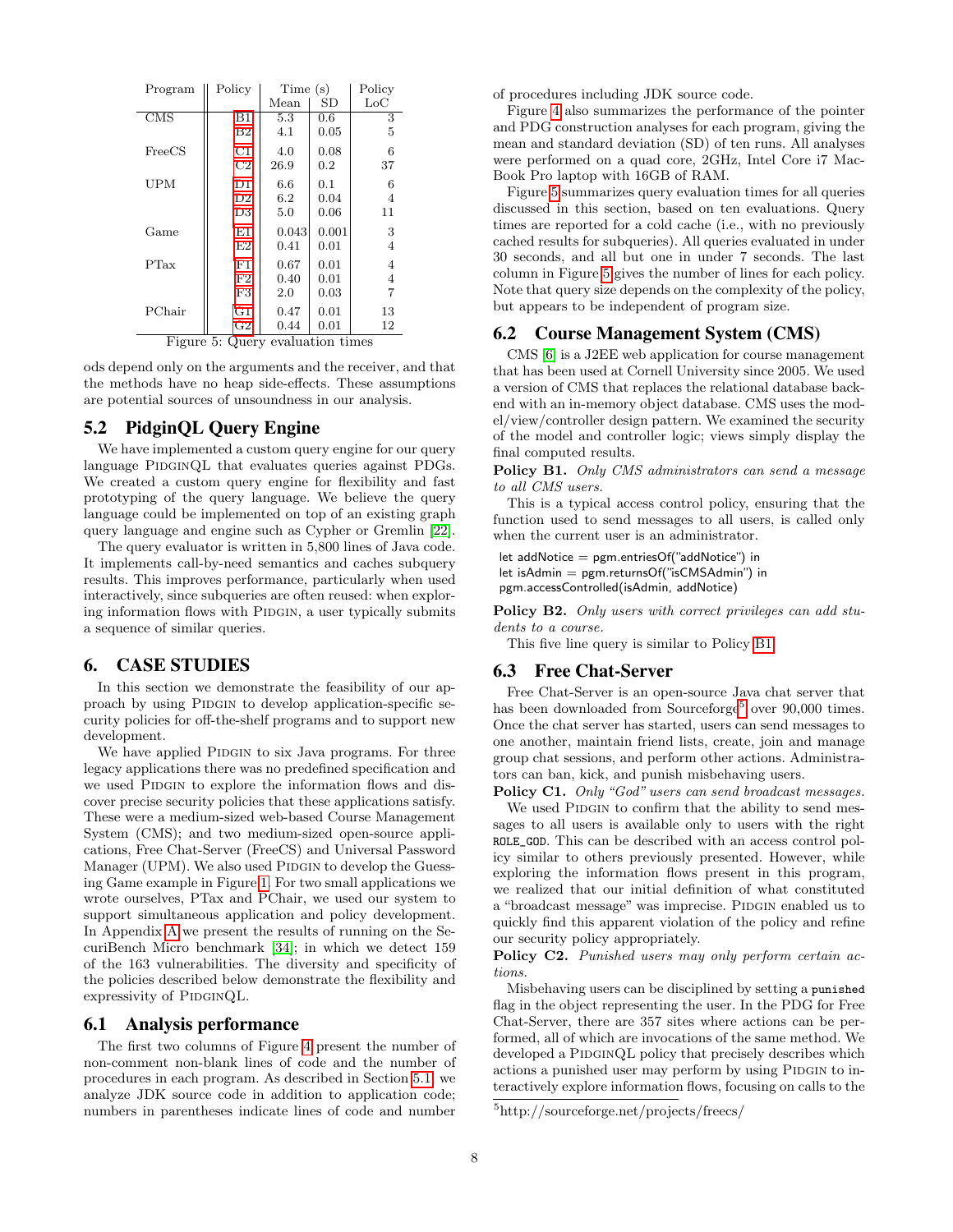<span id="page-9-9"></span>

|                           | JDK source)<br>Size $(w/$ |                | Pointer Analysis |           |         |           | <b>PDG</b> Construction |         |           |           |
|---------------------------|---------------------------|----------------|------------------|-----------|---------|-----------|-------------------------|---------|-----------|-----------|
| Program                   | LoC .                     | Procedures     |                  | Time(s)   | Nodes   | Edges     |                         | Time(s) | Nodes     | Edges     |
|                           |                           |                | Mean             | <b>SD</b> |         |           | Mean                    | SD      |           |           |
| $\overline{\mathrm{CMS}}$ | 15,508 (466,874)          | 1,345(47,019)  | 550              | 35.0      | 368,561 | 5,062,102 | 448                     | 23.9    | 1.907.260 | 3,651,370 |
| FreeCS                    | 22.149 (448.215)          | 1.340 (45.077) | 126              | 5.1       | 335,380 | 4,281,565 | 300                     | 13.8    | 1,688,069 | 3,290,920 |
| UPM                       | $4,052$ $(332,396)$       | 532 (32,260)   | 146              | 10.5      | 296,894 | 4,248,109 | 366                     | 6.4     | 1,695.513 | 3,006,171 |
| Game                      | 30 (166,319)              | 6(17,351)      | 17               | $1.0\,$   | 80,946  | 670.315   | 34                      | 0.4     | 422,323   | 770,291   |
| PTax                      | 262 (167,875)             | 24 (17,560)    | 18               | $1.2\,$   | 90,360  | 790,848   | 36                      | 0.3     | 481,835   | 873,028   |
| PChair                    | 320 (166,448)             | 55 (17,455)    | 17               | $1.5\,$   | 84,030  | 696.254   | 35                      | $1.3\,$ | 438,940   | 798,292   |

Figure 4: Program sizes and analysis results

"perform action" method that were not access controlled by the punished flag. The final policy is  $37$  lines of PIDGINQL, the largest we have developed.

#### 6.4 Universal Password Manager (UPM)

UPM is an open-source Java password management application. Users store encrypted account and password information in the application's database and decrypt them by entering a single master password. It has been downloaded from Sourceforge<sup>[6](#page-9-10)</sup> almost 70,000 times.

<span id="page-9-0"></span>Policy D1. A database is opened only after the master password is checked or when creating a new database.

Method doOpenDatabaseActions is called to open the password database. We confirmed that this occurs only in the newDatabase method or when protected by appropriate checks of the master password.

<span id="page-9-1"></span>Policy D2. The user's master password entry does not explicitly flow to the GUI, console, or network.

When we consider only the data dependencies in the program, there is no information flow from the user's password entry to any of the Java Swing GUI classes or any other public output. The PIDGINQL policy is:

let passwordInput =  $pgm.returnsOf("askUserForPassword")$  in let output = pgm.formalsOf("javax.swing") or pgm.formalsOf("OutputStream") or pgm.formalsOf("HTTPTransport") in pgm.noExplicitFlows(passwordInput,output)

<span id="page-9-2"></span>Policy D3. The user's master password entry does not influence the GUI, console, or network inappropriately.

When we consider control dependencies, we find that the user's master password entry may influence public outputs, but only in appropriate ways (through trusted declassifiers). Note that an incorrect or invalid password results in an error dialog box, and our policy accounts for this information flow.

#### 6.5 Guessing Game

We implemented a Java version of the program listed in Figure [1.](#page-3-0) The following policies, described in more detail in Section [2,](#page-2-0) hold for the Guessing Game.

<span id="page-9-3"></span>Policy E1. The secret does not depend in any way on the user input.

<span id="page-9-4"></span>Policy E2. The secret does not influence the output except through the comparison with the user's guess.

## 6.6 PTax

PTax is a toy tax computation application. PTax supports multiple users who login with a username and password and input their tax information (specifically, their salary). This sensitive information is stored in a file to be accessed by the user at a later time, provided the user supplies the correct password. Before development, we defined a number of PIDGINQL policies we expected to hold. As development

progressed, the policies were iteratively refined to reflect implementation choices (e.g., names of methods, signature of the authentication module), although the intent of the policies remained the same.

<span id="page-9-5"></span>Policy F1. Public outputs do not depend on a user's password, unless it has been cryptographically hashed.

This can be expressed as the PIDGINQL policy:

let passwords = pgm.returnsOf(''getPassword'') in let outputs = pgm.formalsOf(''writeToStorage'') ∪ pgm.formalsOf(''print'') in

let hashFormals  $=$  pgm.formalsOf("computeHash") in pgm.declassifies(hashFormals, passwords, outputs)

This trusted-declassification policy is similar to Policy [E2.](#page-9-4) The declassifies function ensures that the only information flow from the user's password to public outputs are through the argument to the hash function.

<span id="page-9-6"></span>Policy F2. Tax information is encrypted before being written to disk.

The PIDGINQL query is similar to that for Policy [F1.](#page-9-5)

<span id="page-9-7"></span>Policy F3. Tax information is not decrypted unless the user's password is entered correctly.

Policy [F3](#page-9-7) is an access control policy, whose exact statement depends on the specification of the userLogin method.

#### 6.7 PChair

PChair is a toy conference management system. There are five user roles: author, reviewer, program committee member, program chair, and system administrator. A user may have multiple roles. PChair handles the submission, revision, and reviewing of papers. We analyzed only the backend which maintains and controls access to the review and paper databases.

Access control policies in conference management systems can be intricate and complex. For example, several information leaks have been found and fixed in HotCRP [\[27\]](#page-12-18). We used PIDGIN throughout development, updating policies as the implementation evolved. Several features were added during development, affecting the functionality of the system and requiring modifications to the PIDGINQL policies. For example, we added the ability for authors and PC members to list conflicts, and needed to update Policy [G1](#page-9-8) to prevent PC members from viewing reviews of conflicted papers. In total, we defined fourteen policies for PChair. We present two representative policies here.

<span id="page-9-8"></span>Policy G1. A review can be viewed only by an authorized user.

Naturally, the complexity of the PIDGINQL policy for Policy [G1](#page-9-8) lies in the definition of "authorized user," which is very specific to the conference management application. For example, PC members can access any review after the review submission deadline has passed, unless they have a conflict, and authors of a paper can access reviews for that paper after the notification deadline. The PIDGINQL describing the

<span id="page-9-10"></span> $6$ http://upm.sourceforge.net/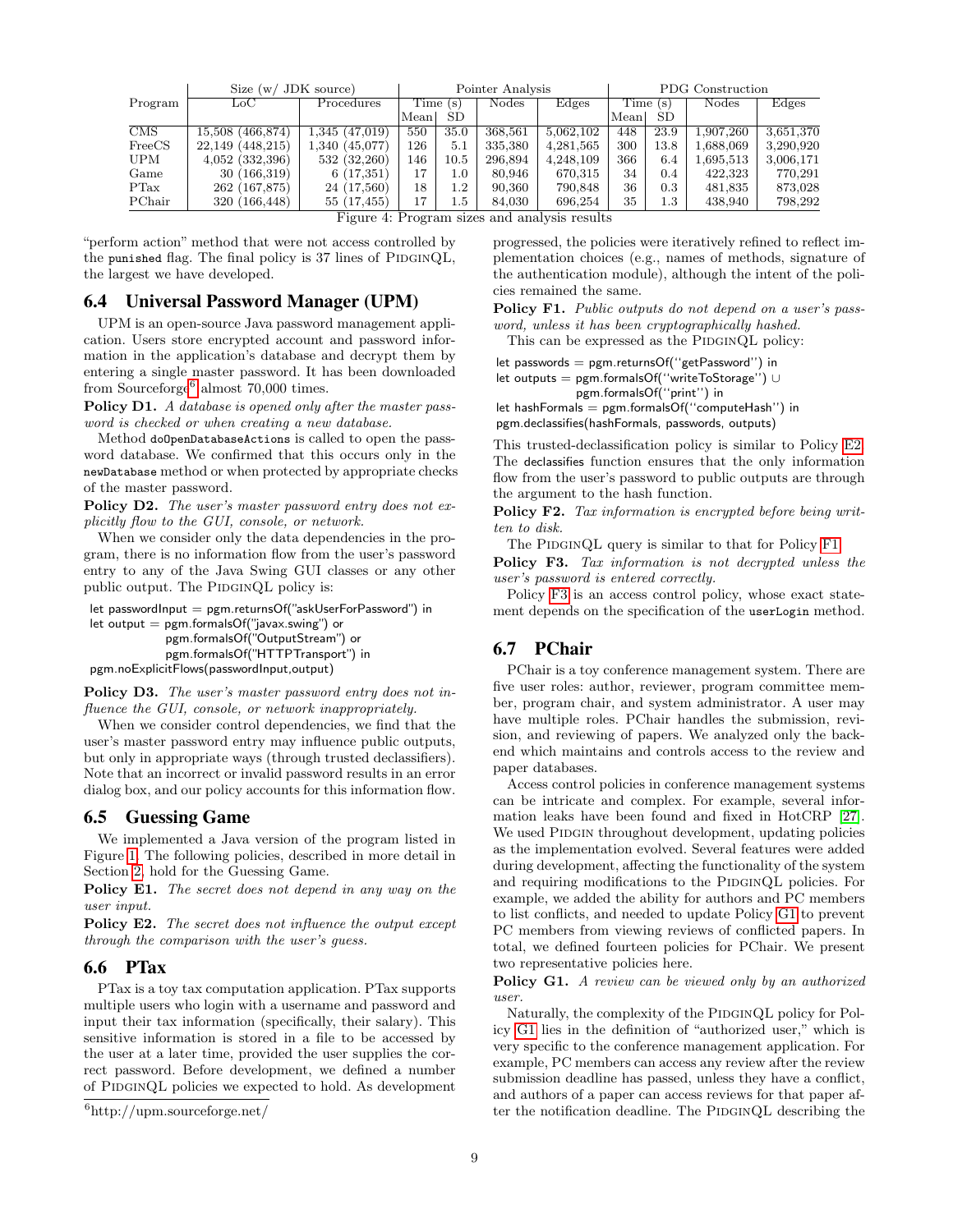condition for safe review access is:

```
let check = pgm.[isAdmin ||(isAuthorOf && notifyDeadlinePast) ||
       (isPC && reviewDeadlinePast && !hasConflict) ||
       isReviewerOf]
```
where isAdmin, isAuthorOf, etc refer to the return values of functions with the same names.

An additional policy (not shown) confirms that calls to getReview and the access control checks (isAuthorOf and hasConflict) refer to the same paper, i.e., the same argument is passed to each.

<span id="page-10-1"></span>Policy G2. A paper's acceptance status can be released only to an author of the paper after the notification deadline, or to PC members without conflicts.

The PIDGIN policy ensures that all flows from return values of isAccepted to the client are protected by the correct access check.

```
\ldots // output = errors or responses sent to the client
... // define deadline, role, and conflict checks
let isAccepted = pgm.returnsOf('isAccepted'') in
let check = pgm.[(isAuthorOf && notifyDeadlinePast) ||
                  (isPC && !hasConflict)] in
```
pgm.flowAccessControlled(check, isAccepted, output)

During development, we discovered that this policy was not enforced. After the notification deadline, only accepted papers can be updated. If a user tries to update a rejected paper or update a paper before the deadline, an error message is displayed. However, which error message was displayed revealed information about whether or not the paper had been accepted. This implicit information flow leaked information about the paper's acceptance status. PIDGIN provided enough information to identify this subtle violation and find the bug, which was easily fixed by checking the notification deadline before checking acceptance status.

## <span id="page-10-0"></span>7. RELATED WORK

PDGs for security. In a series of papers, Snelting and Hammer (and collaborators) argue for the use of PDGs for information-flow control, due to the precision and scalability of PDGs. They have developed JOANA, an object-sensitive and context-sensitive tool for checking noninterference in Java bytecode [\[18\]](#page-11-0), shown their techniques to be sound [\[54\]](#page-13-3), and considered information flow in concurrent programs [\[16\]](#page-11-13). They have also used path conditions to improve the precision of PDGs, ruling out impossible paths in the PDG [\[20,](#page-12-11) [49\]](#page-12-19). Hammer et al. [\[19\]](#page-11-14) consider enforcement of a form of where declassification [\[45\]](#page-12-6) using PDGs.

The key differences between our work and previous work using PDGs for information-flow control is that (1) our query language allows for expressive, precise, application-specific policies that are separate from code; and (2) we seek to use the PDG to enable exploration of security guarantees of programs in addition to enforcement of explicitly specified security guarantees. Existing techniques for improving the precision and scalability of PDGs are applicable to our work. We seek to benefit from these techniques in the future.

Program dependence graphs were introduced by Ferrante et al. [\[15\]](#page-11-2), along with an algorithm to produce them. PDGs were presented as an ideal data structure for certain intraprocedural optimizations. Program slicing for an interprocedural extension to PDGs is introduced by Horwitz et al. [\[23\]](#page-12-13). Program slicing is useful for describing security guarantees and is built into PIDGINQL as primitive expressions forwardSlice and backwardSlice. Reps and Rosay [\[42\]](#page-12-16) generalize slicing on PDGs and define program chopping, of which the PIDGINQL function between, defined in Section [2,](#page-2-0) is an example. Cartwright and Felleisen [\[7\]](#page-11-15) formalize PDGs and give a denotational semantics derived from the semantics of the original program. Bergeretti and Carré  $[5]$  use structures similar to PDGs to automatically find bugs in while programs and increase program understanding.

Legacy applications and policy inference. PIDGIN supports discovering information security guarantees for legacy applications. Rocha et al. [\[43\]](#page-12-20) present a framework that allows declassification policies to be specified for legacy applications. Policies are separate from code (but, like ours, may refer to program entities such as functions). Enforcement of policies is checked using expression graphs, which, like PDGs, capture data and control dependencies. Security policies are specified as graphs that describe which expression graphs can be declassified. The security policies of PIDGIN similarly provide a mechanism to describe what information flows are permitted in a legacy application. Un-like the framework of [Rocha et al.,](#page-12-20) PIDGIN supports a rich class of security policies and allows developers to explore the information flows in an application, and thus provides support for deciding what security policy is appropriate for an application. By contrast, [Rocha et al.](#page-12-20) only discuss declassification and do not consider how developers produce appropriate security policies. Moreover, we have implemented our approach for the Java programming language; to the best of our knowledge, [Rocha et al.](#page-12-20) do not implement their framework, nor consider how to extend their techniques to a full-fledged programming language.

Other work seeks to infer security policies for existing programs. Vaughan and Chong [\[52\]](#page-13-5) use a data-flow analysis to infer expressive information security policies that describe what sensitive information may be revealed by a program. King et al. [\[26\]](#page-12-14), Pottier and Conchon [\[41\]](#page-12-21), Smith and Thober [\[47\]](#page-12-22), and the Jif compiler [\[38,](#page-12-23) [39\]](#page-12-1) all perform various forms of type inference for security-typed languages. Mastroeni and Banerjee [\[37\]](#page-12-24) use refinement to derive a program's semantic declassification policy. We do not currently support automatic inference of security policies from a PDG. We instead provide the developer with tools and abstractions to help them explore the information flows present in a program.

Several analyses infer explicit information flows (e.g., [\[32,](#page-12-25) [33,](#page-12-26) [35\]](#page-12-27)). While efficient and practical, these analyses do not track implicit flows and may be inadequate in settings where strong information security is required. As described in Sec-tion [3,](#page-4-0) PIDGIN also supports exploration of explicit information flows, and policies for explicit information flows.

Enforcement of expressive policies. Many tools and techniques seek to enforce expressive and strong information security policies. Security-type systems (e.g., [\[39,](#page-12-1) [46,](#page-12-5) [53\]](#page-13-1)) are the main technique used to enforce such policies. The survey by Sabelfeld and Myers [\[44\]](#page-12-12) provides an overview of these security policies and enforcement techniques. More recently, Banerjee et al. [\[4\]](#page-11-17) combine security-types with an expressive logic for describing a program's declassification policy and Nanevski et al. [\[40\]](#page-12-2) use an expressive type-theoretic verification framework to specify and enforce rich informationflow properties. The security guarantees we consider in Section [3.2](#page-4-2) are related to the security policies considered in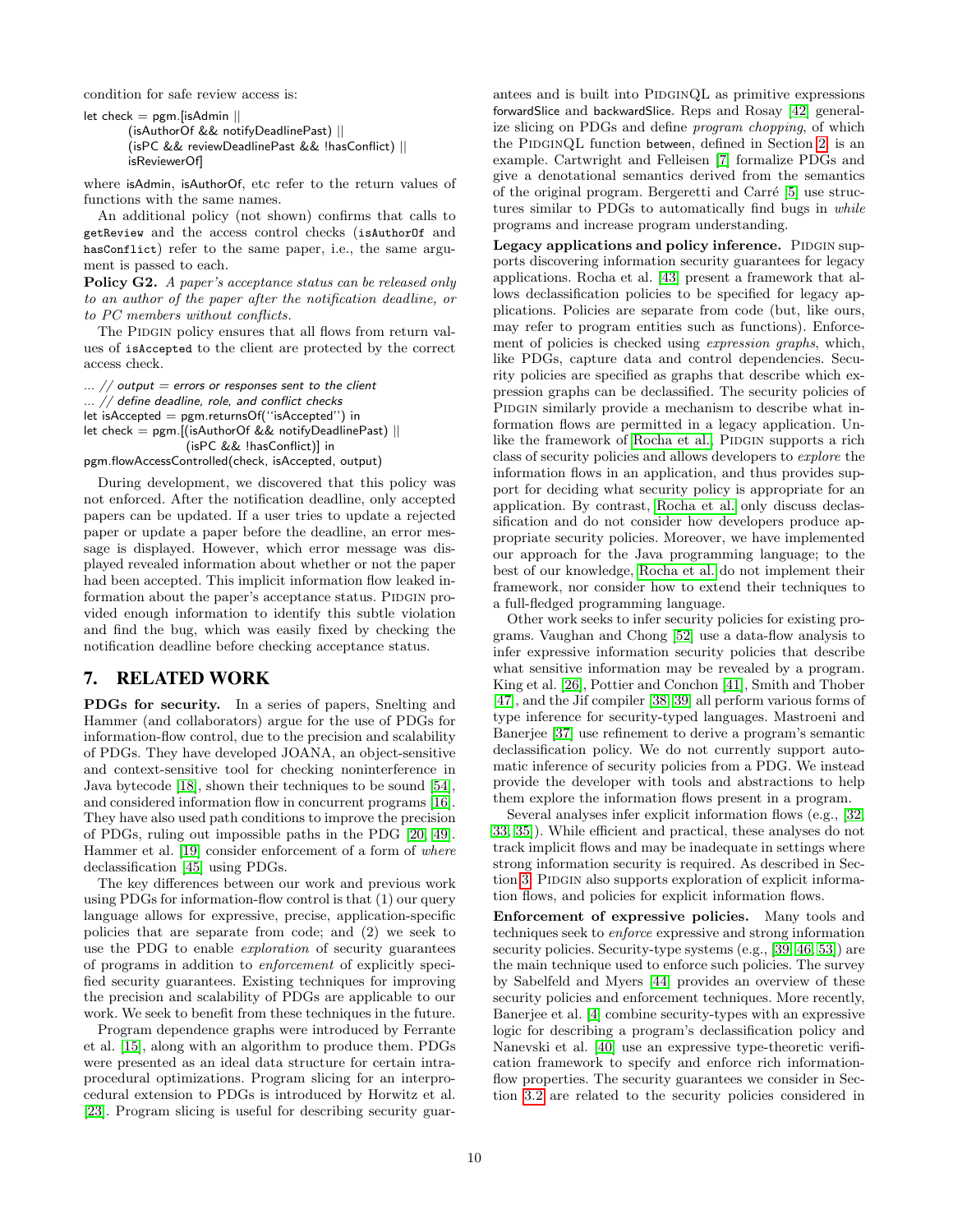these previous works. The absence of paths from sources to sinks corresponds to noninterference. Requiring all paths to go through certain nodes (such as the formal argument of a sanitization function) is a form of trusted declassification (e.g. [\[21,](#page-12-4) [36\]](#page-12-28)). Reasoning about the conditions under which potentially dangerous information flows occur is similar to reasoning about when declassification is permitted [\[10,](#page-11-18) [45\]](#page-12-6). Restricting attention to only explicit information flows is equivalent to a static taint analysis (e.g., [\[1,](#page-11-1) [32,](#page-12-25) [33,](#page-12-26) [35,](#page-12-27) [51\]](#page-13-0)).

#### <span id="page-11-8"></span>8. CONCLUSION

We have designed and implemented PIDGIN, a tool that allows developers to understand how information flows within a program, and to specify and enforce strong information security policies. PIDGIN uses program dependence graphs (PDGs) to capture dependencies in programs, and has an expressive query language that enables exploration and specification of information security.

PIDGIN supports the Java programming language, but the techniques are applicable to other languages. Indeed, we have generated PDGs for  $C/C++$  programs by analyzing LLVM bitcode [\[28\]](#page-12-29) produced by the clang compiler [\[11\]](#page-11-19), and explored information security in these programs using the same query language and query evaluation engine.

We have used PIDGIN both to explore the information security of legacy applications and to specify and enforce information security during development. For each application, we were able to express (and verify enforcement of) interesting application-specific security policies, some of which would have been difficult or impossible to express using existing tools and techniques.

We believe that this approach has the potential to make strong information security guarantees accessible to nonsecurity specialists.

#### Acknowledgments

We thank Andrew Myers for providing access to a Java version of CMS. This research is supported in part by the National Science Foundation under Grant No. 1054172.

#### References

- <span id="page-11-1"></span>[1] Steven Arzt, Siegfried Rasthofer, Christian Fritz, Eric Bodden, Alexandre Bartel, Jacques Klein, Yves le Traon, Damien Octeau, and Patrick McDaniel. Flow-Droid: Precise context, flow, field, object-sensitive and lifecycle-aware taint analysis for Android apps. In Proceedings of the ACM Conference on Program Language Design and Implementation, 2014.
- <span id="page-11-3"></span>[2] Thomas H. Austin and Cormac Flanagan. Efficient purely-dynamic information flow analysis. In Proc. ACM SIGPLAN Fourth Workshop on Programming Languages and Analysis for Security, 2009.
- <span id="page-11-4"></span>[3] Thomas H. Austin and Cormac Flanagan. Multiple facets for dynamic information flow. In Proc. 39th  $\bar{A}n$ nual ACM SIGPLAN-SIGACT Symposium on Principles of Programming Languages, 2012.
- <span id="page-11-17"></span>[4] Anindya Banerjee, David A. Naumann, and Stan Rosenberg. Expressive declassification policies and modular static enforcement. In Proc. 2008 IEEE Symposium on Security and Privacy, 2008.
- <span id="page-11-16"></span>[5] Jean-Francois Bergeretti and Bernard A. Carré. Information-flow and data-flow analysis of whileprograms. ACM Transactions on Programming Languages and Systems, 1985.
- <span id="page-11-12"></span>[6] Chavdar Botev, Hubert Chao, Theodore Chao, Yim Cheng, Raymond Doyle, Sergey Grankin, Jon Guarino, Saikat Guha, Pei-Chen Lee, Dan Perry, Christopher Re, Ilya Rifkin, Tingyan Yuan, Dora Abdullah, Kathy Carpenter, David Gries, Dexter Kozen, Andrew Myers, David Schwartz, and Jayavel Shanmugasundaram. Supporting workflow in a course management system. In Proc. 36th SIGCSE technical symposium on Computer science education, 2005.
- <span id="page-11-15"></span>[7] Robert Cartwright and Mattias Felleisen. The semantics of program dependence. In Proc. ACM SIGPLAN Conference on Programming Language Design and Implementation, 1989.
- <span id="page-11-5"></span>[8] Deepak Chandra and Michael Franz. Fine-grained information flow analysis and enforcement in a java virtual machine. In Proc. 23rd Annual Computer Security Applications Conference, 2007.
- <span id="page-11-6"></span>[9] Erika Chin and David Wagner. Efficient character-level taint tracking for Java. In Proc. 2009 ACM workshop on Secure web services, 2009.
- <span id="page-11-18"></span>[10] Stephen Chong and Andrew C. Myers. Security policies for downgrading. In Proc. 11th ACM conference on Computer and communications security, 2004.
- <span id="page-11-19"></span>[11] clang. clang: a C language family frontend for LLVM. [http://clang.llvm.org/](http://clang. llvm.org/).
- <span id="page-11-10"></span>[12] Ron Cytron, Jeanne Ferrante, Barry K. Rosen, Mark N. Wegman, and F. Kenneth Zadeck. Efficiently computing static single assignment form and the control dependence graph. ACM Transactions on Programming Languages and Systems, 13:451–490, 1991.
- <span id="page-11-11"></span>[13] Dorothy E. Denning. A lattice model of secure information flow. Communications of the ACM, 19(5):236–243, 1976.
- <span id="page-11-7"></span>[14] William Enck, Peter Gilbert, Byung-Gon Chun, Landon P. Cox, Jaeyeon Jung, Patrick McDaniel, and Anmol N. Sheth. TaintDroid: an information-flow tracking system for realtime privacy monitoring on smartphones. In Proc. Usenix Conference on Operating Systems Design and Implementation, 2010.
- <span id="page-11-2"></span>[15] J Ferrante, K.J. Ottenstein, and J.D. Warren. The program dependence graph and its use in optimization. ACM Transactions on Programming Languages and Systems, 9(3):319–349, 1987.
- <span id="page-11-13"></span>[16] Dennis Giffhorn and Gregor Snelting. Probabilistic noninterference based on program dependence graphs. Technical Report 6, Karlsruhe Institute of Technology, 2012.
- <span id="page-11-9"></span>[17] Joseph A. Goguen and Jose Meseguer. Security policies and security models. In Proc. IEEE Symposium on Security and Privacy, 1982.
- <span id="page-11-0"></span>[18] Christian Hammer and Gregor Snelting. Flow-sensitive, context-sensitive, and object-sensitive information flow control based on program dependence graphs. International Journal of Information Security, 8(6):399–422, 2009.
- <span id="page-11-14"></span>[19] Christian Hammer, Jens Krinke, and Frank Nodes. Intransitive noninterference in dependence graphs. In 2nd International Symposium on Leveraging Application of Formal Methods, Verification and Validation, 2006.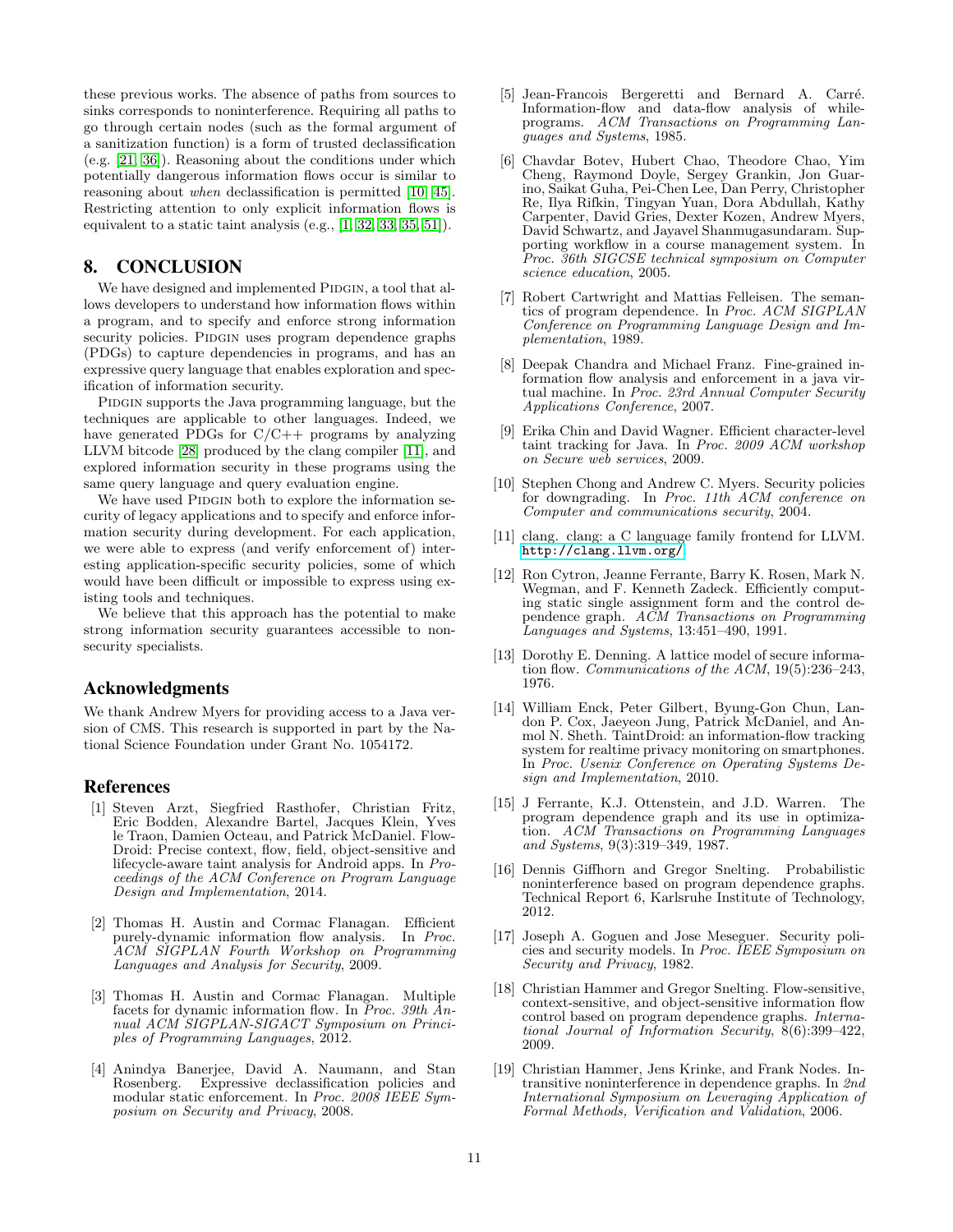- <span id="page-12-11"></span>[20] Christian Hammer, Jens Krinke, and Gregor Snelting. Information flow control for Java based on path conditions in dependence graphs. In IEEE International Symposium on Secure Software Engineering, 2006.
- <span id="page-12-4"></span>[21] Boniface Hicks, Dave King, Patrick McDaniel, and Michael Hicks. Trusted declassification: high-level policy for a security-typed language. In Proc. ACM SIGPLAN Workshop on Programming Languages and Analysis for Security, 2006.
- <span id="page-12-17"></span>[22] Florian Holzschuher and René Peinl. Performance of graph query languages: Comparison of Cypher, Gremlin and native access in Neo4j. In Proc. Joint EDBT/ICDT 2013 Workshops, 2013.
- <span id="page-12-13"></span>[23] Susan Horwitz, Thomas Reps, and David Binkley. Interprocedural slicing using dependence graphs. SIG- $PLAN Not., 23(7):35-46, 1988.$
- <span id="page-12-0"></span>[24] Catalin Hritcu, Michael Greenberg, Ben Karel, Benjamin C. Pierce, and Greg Morrisett. All your IFCException are belong to us. In Procedings of the 2013 IEEE Symposium on Security and Privacy, 2013.
- <span id="page-12-15"></span>[25] George Kastrinis and Yannis Smaragdakis. Hybrid context-sensitivity for points-to analysis. In Proc. 34th ACM SIGPLAN Conference on Programming Language Design and Implementation, 2013.
- <span id="page-12-14"></span>[26] Dave King, Boniface Hicks, Michael Hicks, and Trent Jaeger. Implicit flows: Can't live with 'em, can't live without 'em. In Proc. International Conference on Information Systems Security, 2008.
- <span id="page-12-18"></span>[27] Eddie Kohler. Hot crap! In Proceedings of the Conference on Organizing Workshops, Conferences, and Symposia for Computer Systems, 2008.
- <span id="page-12-29"></span>[28] Chris Lattner and Vikram Adve. LLVM: A compilation framework for lifelong program analysis & transformation. In Proc. 2004 International Symposium on Code Generation and Optimization, 2004.
- <span id="page-12-7"></span>[29] Gurvan Le Guernic, Anindya Banerjee, Thomas Jensen, and David A. Schmidt. Automata-based confidentiality monitoring. Proc. 11th Annual Asian Computing Science Conference, pages 75–89, 2006.
- <span id="page-12-8"></span>[30] Du Li. Dynamic tainting for deployed Java programs. In Proc. ACM international conference companion on Object oriented programming systems languages and applications, 2010.
- [31] Jed Liu, Michael D. George, K. Vikram, Xin Qi, Lucas Waye, and Andrew C. Myers. Fabric: a platform for secure distributed computation and storage. In Proc. ACM SIGOPS Symposium on Operating systems principles, 2009.
- <span id="page-12-25"></span>[32] Yin Liu and Ana Milanova. Static analysis for inference of explicit information flow. In Proc. 8th ACM SIGPLAN-SIGSOFT Workshop on Program Analysis for Software Tools and Engineering, 2008.
- <span id="page-12-26"></span>[33] Yin Liu and Ana Milanova. Practical static analysis for inference of security-related program properties. In Proc. IEEE 17th International Conference on Program Comprehension, 2009.
- <span id="page-12-10"></span>[34] Benjamin Livshits. Securibench Micro, 2006. [http://suif.stanford.edu/~livshits/work/](http://suif.stanford.edu/~livshits/work/securibench-micro/) [securibench-micro/](http://suif.stanford.edu/~livshits/work/securibench-micro/).
- <span id="page-12-27"></span>[35] Benjamin Livshits, Aditya V. Nori, Sriram K. Rajamani, and Anindya Banerjee. Merlin: Specification inference for explicit information flow problems. In Proc. ACM SIGPLAN 2009 Conference on Programming Language Design and Implementation, 2009.
- <span id="page-12-28"></span>[36] Heiko Mantel and David Sands. Controlled Declassification based on Intransitive Noninterference. In Proc. 2nd ASIAN Symposium on Programming Languages and Systems, 2004.
- <span id="page-12-24"></span>[37] Isabella Mastroeni and Anindya Banerjee. Modelling declassification policies using abstract domain completeness. Mathematical Structures in Computer Science, 2011.
- <span id="page-12-23"></span>[38] Andrew C. Myers. Mostly-static decentralized information flow control. Technical Report MIT/LCS/TR-783, MIT, 1999.
- <span id="page-12-1"></span>[39] Andrew C. Myers, Lantian Zheng, Steve Zdancewic, Stephen Chong, and Nathaniel Nystrom. Jif: Java information flow. Software release. Located at [http:](http://www.cs.cornell.edu/jif) [//www.cs.cornell.edu/jif](http://www.cs.cornell.edu/jif), 2001–2012.
- <span id="page-12-2"></span>[40] Aleksandar Nanevski, Anindya Banerjee, and Deepak Garg. Dependent type theory for verification of information flow and access control policies. ACM Transactions on Programming Languages and Systems, 35(2), 2013.
- <span id="page-12-21"></span>[41] François Pottier and Sylvain Conchon. Information flow inference for free. In Proc. 5th ACM SIGPLAN International Conference on Functional Programming, 2000.
- <span id="page-12-16"></span>[42] Thomas Reps and Genevieve Rosay. Precise interprocedural chopping. In Proc. 3rd ACM SIGSOFT symposium on Foundations of software engineering, 1995.
- <span id="page-12-20"></span>[43] B.P.S. Rocha, S. Bandhakavi, J. den Hartog, W.H. Winsborough, and S. Etalle. Towards static flow-based declassification for legacy and untrusted programs. In Proc. 2010 IEEE Symposium on Security and Privacy, 2010.
- <span id="page-12-12"></span>[44] Andrei Sabelfeld and Andrew C. Myers. Languagebased information-flow security. IEEE Journal on  $\overline{S}e$ lected Areas in Communications, 21(1):5–19, 2003.
- <span id="page-12-6"></span>[45] Andrei Sabelfeld and David Sands. Dimensions and principles of declassification. In Proc. 18th IEEE Computer Security Foundations Workshop, 2005.
- <span id="page-12-5"></span>[46] Vincent Simonet. The Flow Caml System: documentation and user's manual. Technical Report 0282, Institut National de Recherche en Informatique et en Automatique (INRIA), 2003.
- <span id="page-12-22"></span>[47] Scott F. Smith and Mark Thober. Improving usability of information flow security in Java. In Proc. 2007 Workshop on Programming Languages and Analysis for Security, 2007.
- <span id="page-12-3"></span>[48] Deian Stefan, Alejandro Russo, John C. Mitchell, and David Mazières. Flexible dynamic information flow control in Haskell. In Proc. 4th ACM Symposium on Haskell, 2011.
- <span id="page-12-19"></span>[49] Mana Taghdiri, Gregor Snelting, and Carsten Sinz. Information flow analysis via path condition refinement. In International Workshop on Formal Aspects of Security and Trust, 2010.
- <span id="page-12-9"></span>[50] Omer Tripp, Marco Pistoia, Stephen J. Fink, Manu Sridharan, and Omri Weisman. TAJ: Effective taint analysis of web applications. In Proc. ACM SIGPLAN 2009 Conference on Programming Language Design and Implementation, 2009.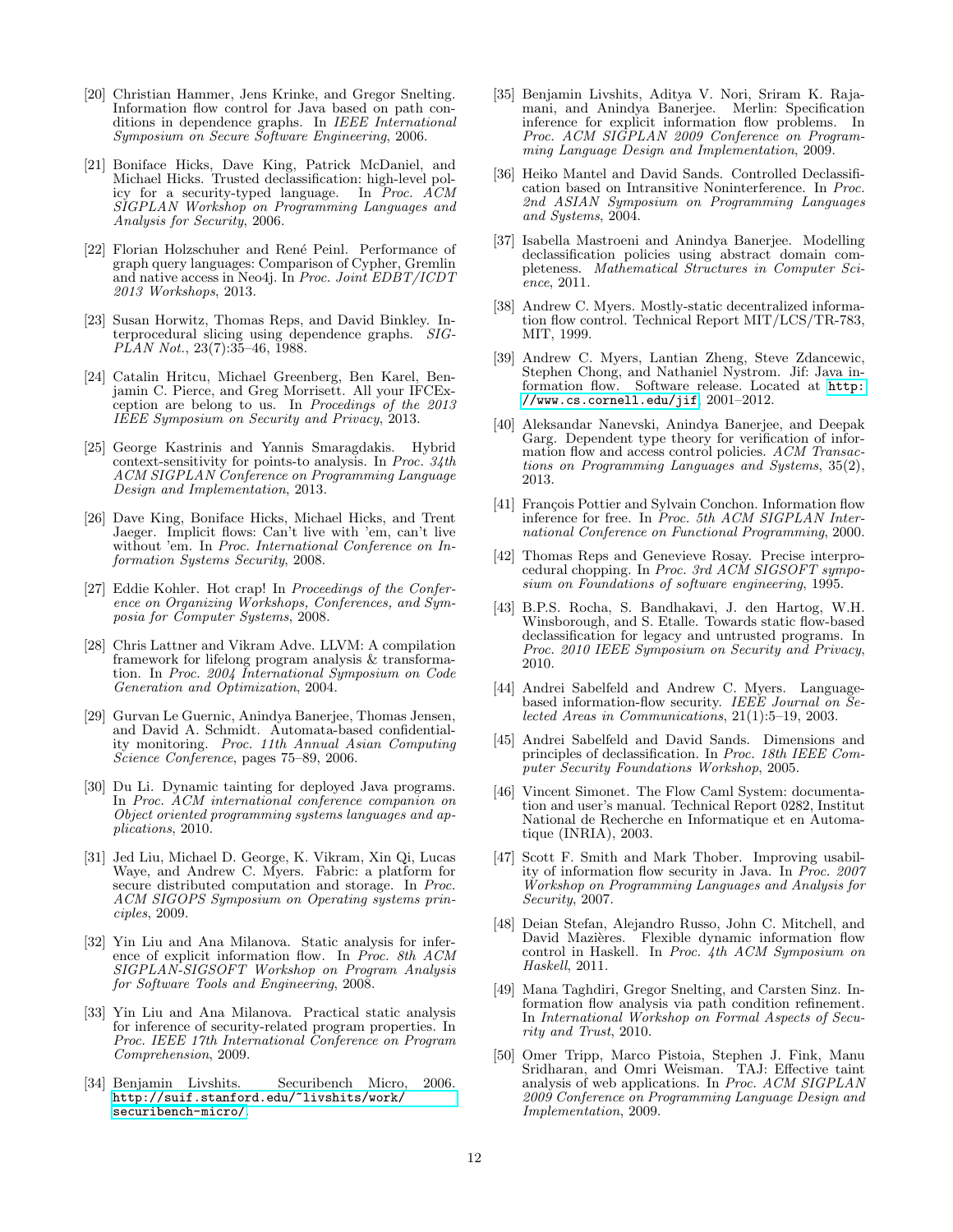- <span id="page-13-0"></span>[51] Omer Tripp, Marco Pistoia, Patrick Cousot, Radhia Cousot, and Salvatore Guarnieri. ANDROMEDA: accurate and scalable security analysis of web applications. In Fundamental Approaches to Software Engi*neering*, pages  $210-225$ ,  $2013$ .
- <span id="page-13-5"></span>[52] Jeffrey A. Vaughan and Stephen Chong. Inference of expressive declassification policies. In Proc. 2011 IEEE Symposium on Security and Privacy, 2011.
- <span id="page-13-1"></span>[53] Dennis Volpano, Geoffrey Smith, and Cynthia Irvine. A sound type system for secure flow analysis. Journal of Computer Security, 4(3):167–187, 1996.
- <span id="page-13-3"></span>[54] Daniel Wasserrab, Denis Lohner, and Gregor Snelting. On PDG-based noninterference and its modular proof. In Proc. ACM SIGPLAN Fourth Workshop on Programming Languages and Analysis for Security, 2009.
- <span id="page-13-2"></span>[55] David (Yu) Zhu, Jaeyeon Jung, Dawn Song, Tadayoshi Kohno, and David Wetherall. TaintEraser: Protecting sensitive data leaks using application-level taint tracking. ACM Operating Systems Review, 2011.

# APPENDIX

#### <span id="page-13-4"></span>A. MICRO-BENCHMARK RESULTS

| Test Group      | Detected             | False     |
|-----------------|----------------------|-----------|
|                 |                      | Positives |
| Aliasing        | 12/12                |           |
| Arrays          | 9/9                  | 5         |
| <b>Basic</b>    | 63/63                |           |
| Collections     | 14/14                | 5         |
| Data Structures | 5/5                  |           |
| Factories       | 3/3                  |           |
| Inter           | 16/16                |           |
| Pred            | 5/5                  | 2         |
| Reflection      | 1/4                  |           |
| Sanitizers      | 3/4                  |           |
| Session         | 3/3                  |           |
| Strong Update   | 1/1                  | 2         |
| Sum             | $^\prime163$<br>159/ | 15        |

Figure 6: SecuriBench Micro results

To compare with other Java analysis tools, we ran PIDGIN on the SecuriBench Micro [\[34\]](#page-12-10) 1.08 suite of 123 small test cases. All the tests are smaller than the guessing game of Section [6,](#page-8-0) and take about the same amount of time to generate the graphs and execute the queries.

We develop PIDGIN queries for each test. We detect 159 out of a total of 163 vulnerabilities. We do not detect vulnerabilities due to reflection. We also miss an incorrectly written sanitization function, though our policy marks it as a trusted declassifier, and thus indicates it should be inspected or otherwise verified.

For many of the tests the policy is a simple noninterference policy stating that sensitive values from an HTTP request should not affect public output. For a few tests there is an allowed implicit flow, and we developed the policies to account for them. Some tests require domain specific policies (e.g., the Sanitizers tests required application-specific declassification policies).

The false positives were caused by known limitations of PIDGIN. Most were caused by failing to track flow through individual array elements. Two Pred tests rely on arithmetic reasoning to identify dead code. The two Strong Update false positives are due to our flow-insensitive tracking of heap locations.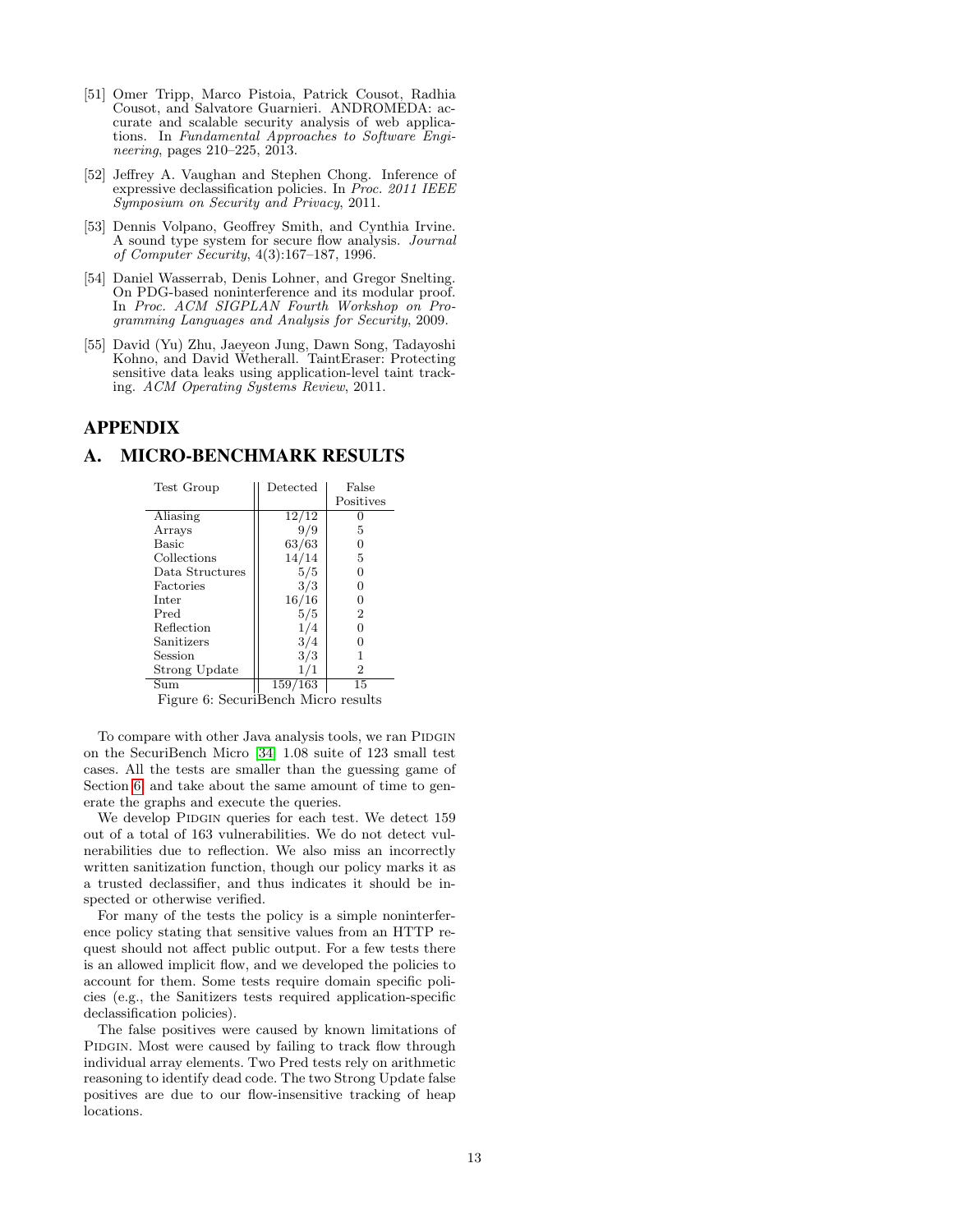# B. USING PIDGIN FOR LEGACY CODE

The interactivity of PIDGIN was essential to understanding the security guarantees provided by legacy case-study programs and writing queries that describe these guarantees. As we did not write these programs, we first familiarized ourselves with the source code, and then attempted to develop queries that described security guarantees that the programs offered. We were occasionally surprised when a relatively simple policy failed. We would then inspect the paths that remained (often with the shortestPath operation), which helped us to understand the information flows in the program and refine the query until we had a policy that the program satisfied.

In this section, we illustrate the interactive query and policy generation process by describing in more detail how we developed Policy [D2](#page-9-1) and Policy [D3](#page-9-2) for the Universal Password Manager (UPM).

Generate a program dependence graph. Before querying, we first generated a program dependence graph for UPM. As discussed in Section [6,](#page-8-0) this took about 2.5 minutes for the pointer analysis and 6 minutes to construct the PDG. We do this relatively expensive analysis once, serialize the PDG to disk, and use the same PDG for many queries.

Find sources and sinks. UPM protects a user's passwords by encrypting them with a single master password. The application prompts the user for the master password, and then uses this to decrypt the database containing the user's passwords. If the master password is incorrect, the decryption will fail.

We decided to investigate confidentiality guarantees regarding the master password that is entered by the user. Inspecting the application code, we found that the master password is returned from the askUserForPassword method. The return values of this method are *sources*.

let srcs = pgm.returnsOf(''askUserForPassword'') in ...

Note that we chose to regard the return values of this method as sensitive sources. In doing so, we are trusting the implementation of askUserForPassword to correctly handle data received from the input: a Java Swing widget. We could use PIDGIN to learn more about how the password is handled by this method, but askUserForPassword is 11 lines of code and uses standard Java Swing API calls to create a dialog box with a password field, so we inspected it by hand. We also trust the Swing library. This is a common way to use PIDGIN: to reduce trust in an entire application to trust in well-designed and well-maintained libraries, and a small amount of application code.

We identified three different places that data may leave the application: 1) the GUI (via the Swing API); 2) the console (via java.io.PrintStream); and 3) the network (via a custom java.net.HTTPTransport class). Formal arguments to methods in these three locations are sinks.

```
let sinks = pgm.formalsOf(''javax.swing∗'')
          ∪ pgm.formalsOf(''PrintStream.print∗'')
          ∪ pgm.formalsOf(''HTTPTransport∗'') in ...
```
Try simple queries. We first checked if there are any paths between the sources and sinks.

pgm.between(sources, sinks)

This results in a subgraph of almost 1,000,000 nodes, more than half the original PDG. The large size of this graph is due to paths through JDK library code, and inherent imprecision in the PDG analysis. (When graphs are too large, the PIDGINQL user interface automatically presents a textual summary of the graph, rather than a more data-rich presentation.)

We narrowed our focus to just data dependencies, and tried another simple query.

pgm.noExplicitFlows(srcs, sinks)

This query evaluated to the empty graph: there are no explicit information flows from the password to public outputs.

Investigate counterexamples. The above policy gives us a security guarantee regarding how the application handles the master password, but we wanted to find a stronger policy explaining how the control dependencies allow information about the master password to leak from the application. To begin this process, we found a counterexample by using the shortestPath operation.

#### pgm.shortestPath(sources, sinks)

The resulting path (ending in the Java Swing library) consists of 8 edges and contains a CD edge from the node for the Java expression password == null. This means that on this path, output to the GUI may reveal whether the master password is null (perhaps due to the user not entering any text). Based on our understanding of the application, this is correct functionality so this expression is a valid declassifier.

After removing flows described above, the shortest remaining counterexample is caused by a NullPointerException that is implicitly thrown when the master password is null at runtime (i.e., when accessing a method of the character array, password, if password is null then the exception is thrown). We define a function to find implicit null pointer exceptions in the prelude. We include it here for completeness (lines [9](#page-15-0)[-13](#page-15-1) of Figure [7\)](#page-15-2). Similar to the above, this does not reveal useful information about the user's master password, so this is another declassifier.

All remaining implicit flows are through the *control flow* of the decryption function, which uses the master password to decrypt the database containing a user's passwords. In this function, control flow branches depending on whether the password was correct, either throwing an exception or successfully decrypting the database. All that is revealed about the master password is whether the decryption was successful. Therefore, we find the program counter node corresponding to the entry point of the decryption function (line [17](#page-15-3) of Figure [7\)](#page-15-2) and add this to our declassifiers.

Create a PidginQL policy. The final policy is shown in Figure [7.](#page-15-2) This policy was developed incrementally and interactively. Whereas the informal description of Policy [D3](#page-9-2) is vague, the PIDGINQL policy is a strong, precise, checkable policy that clarifies which information flows from the master password to public output are appropriate.

# C. USING PIDGIN FOR NEW DEVELOP-**MENT**

Often new development begins with an incomplete and imprecise security specification that evolves as development progresses. PIDGIN policies are flexible and, because they are not embedded in the program text, can be easily modified